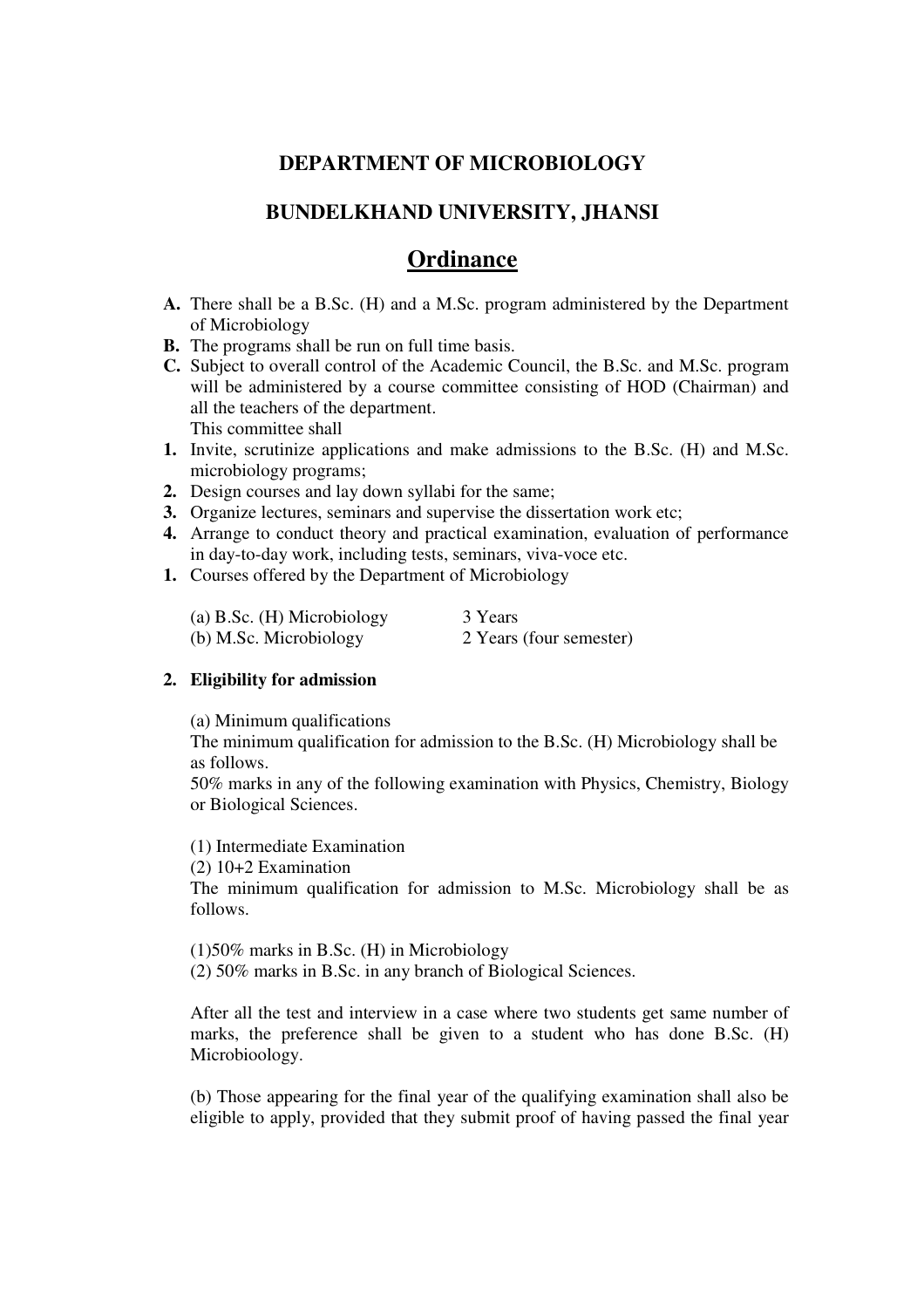examination, with minimum requirements, at the time of admission/personal interview, if qualified and called for.

#### **3. Criteria for admission**

 Admission to eligible candidates will be strictly on the basis of entrance test conducted by University.

 NOTE: 15 % of the marks obtained in entrance test will be awarded as additional marks to all candidates to pass the qualifying examination from any Institute/College affiliated to Bundelkhand University, Jhansi.

# **4. Normal Intake**

 The intake for B.Sc. (H) Microbiology shall be sixty (60) while that of M.Sc. Microbiology shall be forty (40), However, the university may modify the normal intake as per needs. Statutory reservation, as applicable, shall be applicable as per University/State Government rules/norms.

#### **5. Medium of Instruction**

Medium of instruction and examination shall be English.

#### **6. Attendance**

 Minimum attendance required to be eligible to appear in the examination for each paper shall be 75% of all class lectures (Theory and Practical).

 In case a student is short of attendance due to illness, participation in sport, extra curricular activities etc the following rules shall apply.

 (a) Shortage of up to 10% shall be condoned by the HOD on the specific recommendation by teacher of the department.

 (b) A shortage of up to 25% can be condoned by the VC on the specific recommendations of the HOD

 (c) Student will be allowed to go for training in Institution allover India with due permission from the HOD

 The training period duly certified by the Head of the Department of the concerned Institution will be considered as normal attendance for the student.

### **7. Duration of the course**

 The duration of the course for B.Sc. (H) Microbiology shall be three (3) academic years. The duration of the course for M.Sc. Microbiology shall be (four (4) academic semester) two years.

# **8. Examination**

 Candidates for the examination of B.Sc. as well as M.Sc. Microbiology shall be required to pursue a regular course of study. The scheme of examinations shall be as follows-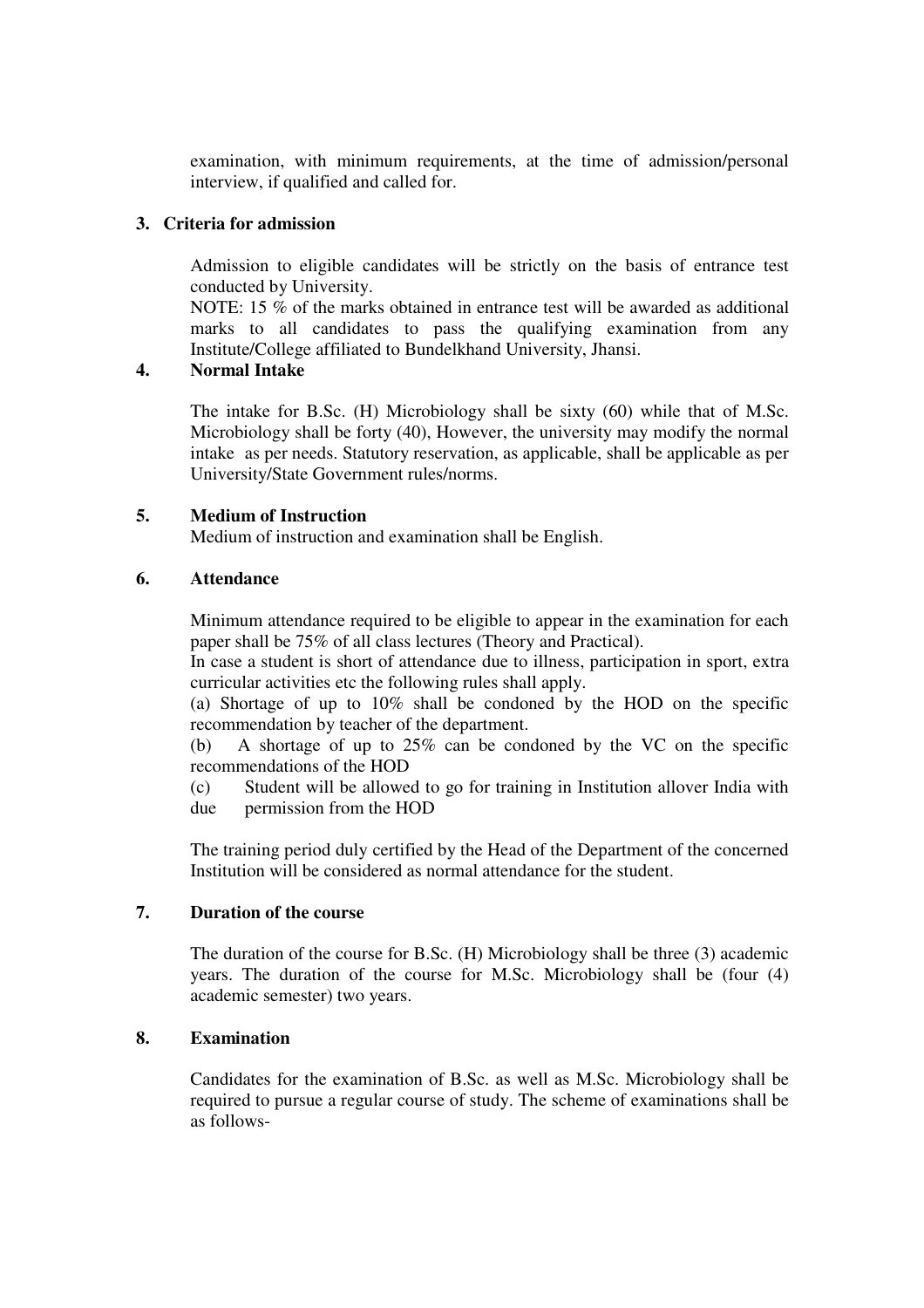#### **(i) Sessional**

 Sessional examinations (for theory as well as practical) shall be conducted by the subject teacher as mentioned in the academic calendar of the department. The questions can be objective/short answer type and will be set by the concerned teacher. The weightage of this examination will be 30% for both B.Sc. as well as on sufficient grounds duly permitted by the HOD. The subject teacher shall conduct a separate examination for that student.

#### **(ii) Theory examination**

 Semester examination and annual examination shall be conducted by the university as mentioned in the academic calendar of the department. The question paper will be set by examiners appointed by the Vice chancellor based on the recommendation of the board of studies. The University will decide the pattern of the question paper. The weightage of this examination will be 70% .

### **(iii) Practical Examination**

 A practical examination will be conducted in papers of the course as detailed along with the course titles. The examiners will be appointed by VC basis of the recommendations of the course committee and Board of studies. The marks of the practical examination for both B.Sc. and M.Sc. students will be distributed on the following basis.

 (1) 25% based on the performance of the students in the practical experiments conducted in the department laboratory under the faculty in charge of the concerned practical. The students will have to submit a practical record to the faculty in charge.

 (2) 50% based on the performance at the final practical examination. 25% based on the viva-voce conducted by the examiners.

 (3) Student fails to appear in any practical examination of annual examination of annual examination and semester examination due to my grounds including illness he/she shall be allowed to appear on the practical examination only after the payment of fees as the sessional will be carried over as such.

If a student fails again in year back examination in any year after given the  $1<sup>st</sup>$ year B.Sc./M.Sc.2<sup>nd</sup> semester he/she will be dropped out from the course.

 Special back paper examination will be conducted only for B.Sc. final year students and M.Sc.  $4<sup>th</sup>$  semester students.

#### **(iv) Seminars**

 Each student of M.Sc. previous year will have to deliver a seminar. Topic will be decided in consultation with the seminar leader. A committee will be formed by the seminar leader in consultation with the Head of the Department, which will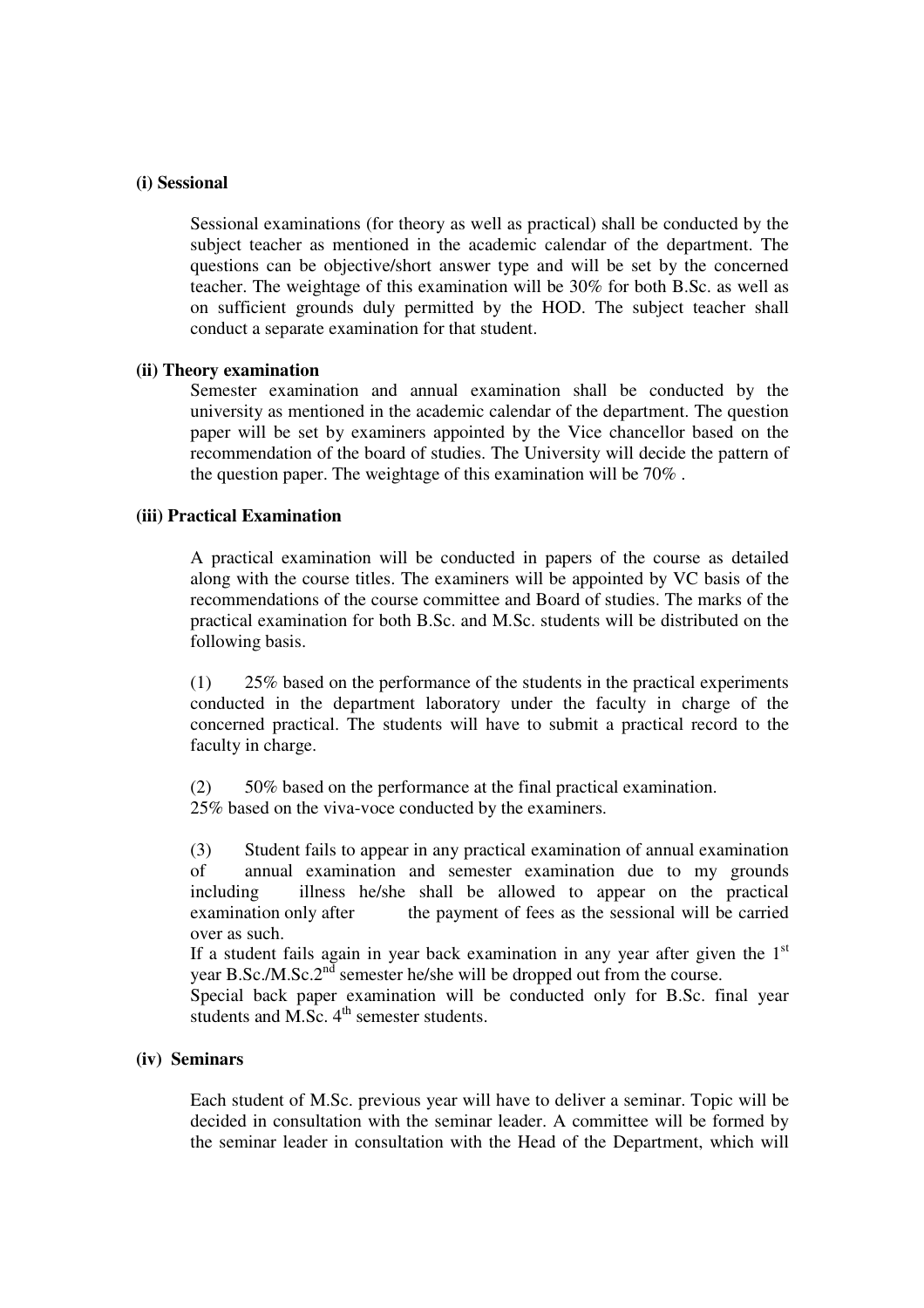judge the student and award marks out of 100. The Head of the Department will decide seminar leader.

#### **(v) Maximum Marks**

 Maximum marks for each paper for B.Sc. (H) as well as M.Sc. will be 100 for each theory as well as practical papers.

#### **(vi) Minimum qualifying marks**

 The minimum passing marks will be 40% in the aggregate. The minimum pass marks, 40% have to be obtained in theory, sessional, practical and dissertation individually, on the basis of percentage of total marks secured in the aggregate of the semesters by a student, he/she will be awarded divisions, as detailed given below-

 Third division: 40% or more but less than 50% Second division: 50% or more but less than 60% First division: 60% or more but less than 75% First division with distinction: 75% or more

#### **(vii) Back paper examination**

 In case the candidate is able to clear at least 50% theory paper in annual examination and at the end of the  $2<sup>nd</sup>$  semester (M.Sc.) examination and annual he/she have to clear remaining 50% in the coming year.

In case a student gets a year back, unable to clear  $50\%$  theory paper in  $2<sup>nd</sup>$ semester of M.Sc. and annual examination of B.Sc.  $1<sup>st</sup>$ ,  $2<sup>nd</sup>$  year examination, he/she will have to clear all the theory papers & practical examination with the junior batch (regular examination)

#### **(viii) Special Back**

 University may also hold a special back paper examination after declaration of final year B.Sc. result and  $4<sup>th</sup>$  semester of M.Sc. result & only those students who will clear at lease 50% of theory papers of M.Sc.  $(3^{rd} \& 4^{th})$  semester) and B.Sc.  $3<sup>rd</sup>$  year. Special back paper may be allowed to only after B.Sc.  $3<sup>rd</sup>$  year result and M.Sc.  $4<sup>th</sup>$  semester result. Those students who have back paper in B.Sc.  $1<sup>st</sup>$ ,  $2<sup>nd</sup>$  and  $3<sup>rd</sup>$  year and M.Sc.  $1<sup>st</sup>$ ,  $2<sup>nd</sup>$  and  $3<sup>rd</sup>$  semester.

 Vice Chancellor of Bundelkhand University, Jhansi will give the permission for special back paper.

#### **(ix) Improvement of Paper –**

 A candidate may be allowed one chance to improve his/her division maximum upto 02 papers in next year subsequent examination of the course. Improvement will not be entertained for Practical Examination.

#### **9 Dissertation/Project work**

 Each M.Sc. student will have to undertake a project work/dissertation under the guidance of his/her supervisor for a period of 4-6 months which shall be of 200 marks. The student has to make the choice whether he/she desires to go for a dissertation in a Research Institute or Industry. The supervisors will be allotted by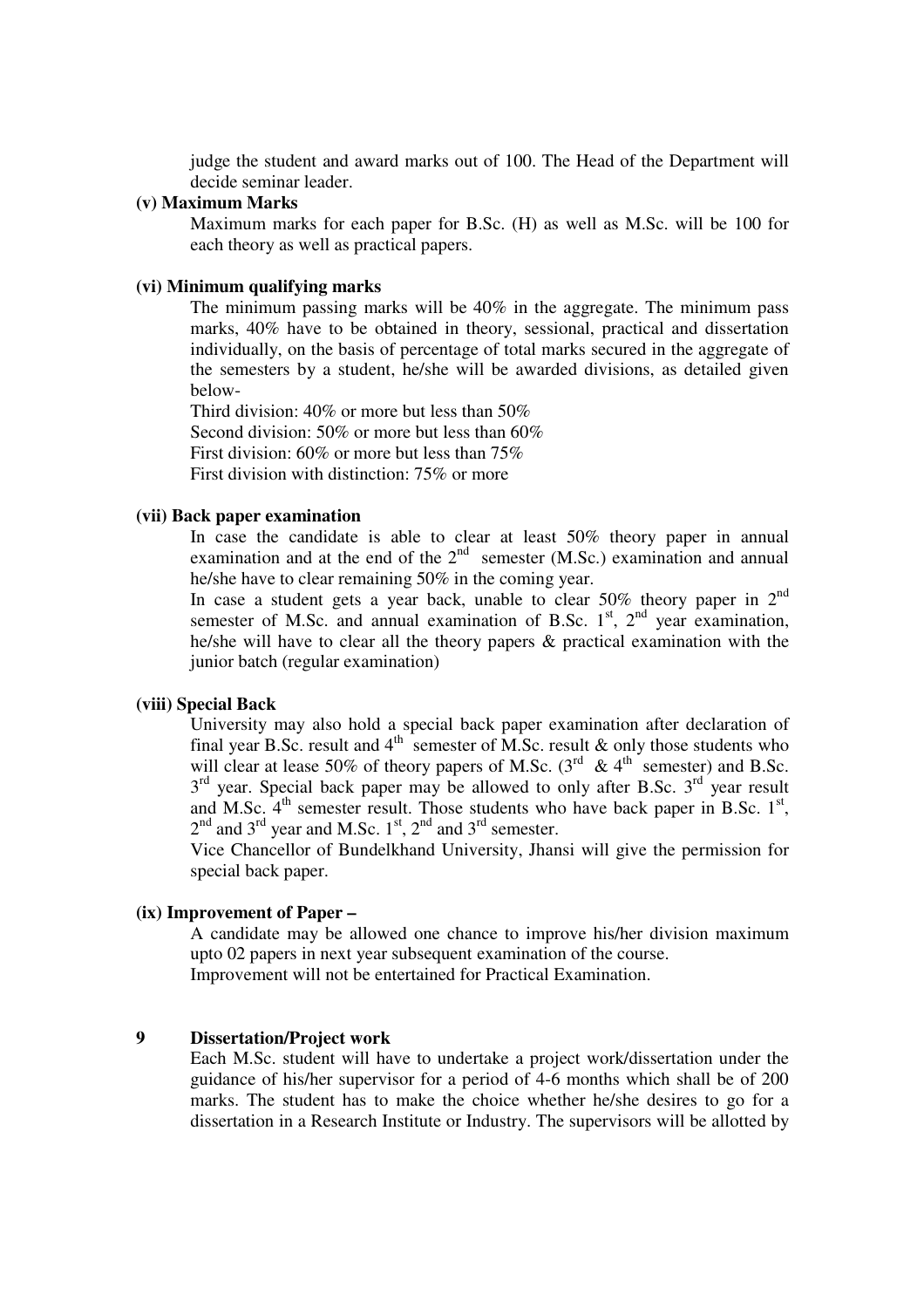the HOD to each of the students. The supervisors will be faculty members of the Microbiology Department.

 The students will have the option of undertaking the project work in the Department Laboratory itself or in other, Institutions based on permission. If a student undertakes the project in an outside institution, the HOD of the concerned Department will be allotting one of its faculty members/Scientist as the supervisor to the student. One faculty member of the department of Microbiology. BU will be appointed as co-guide to those students who undertake their project work in other institutions.

#### **(i) Submission of Dissertation/Project work report**

 The student will be allowed to submit his/her dissertation once the supervisor and co-supervisor is satisfied with the progress and completion of the research work. The project work should be an original research. The students who undertake their project work in the Department Laboratory of University will have to prepare four copies of the printed/typed thesis. One copy will be for the student, one for the supervisor, one for the department library and one will be for the university library. The student who undertakes their project work in other Institutions will have to prepare 5 copies of the thesis. One of which shall be for the co-guide.

 The thesis should include an up to date review of literature in the concerned topic of the students project work, aim and objectives of the study, materials and methods, results and discussion and bibliography.

 The thesis should include a certificate of original work carried out by the student duly signed by the candidate, supervisor, co-guide if present and the HOD of the department where the work was carried out.

Dissertation should be undertaken from  $1<sup>st</sup>$  of January to onwards and must be submitted by  $15<sup>th</sup>$  July of the session.

#### **(ii) Oral evaluation of the dissertation /Project report**

 The student will have to defend his/her research work in front of an audience. The assessment of the project work shall be done jointly by the supervisor/co-guide, the course committee and an external examiner appointed by the Vice-Chancellor. On the recommendation of the course committee. The examiner should study the scientific utility and quality of the research work undertaken by the student. There will be 100 marks for thesis and 100 for presentation.

 In case a student fails to submit his/her dissertation and gives the presentation before the scheduled date on any ground including illness, he/she shall e allowed to submit the dissertation and give the oral presentation on another date only after the deposition of penalty fee as per university norms and as permitted by VC in the above case the student should submit and present the dissertation with in four months of the original date. Otherwise he/she will be allowed with the junior batch (next year) only. In case a student fails to submit and present his/her dissertation after giving a last chance he/she has to present his/her work with their junior batch (next year), failing to do so even on the next year with junior batch student will be dropped from the course.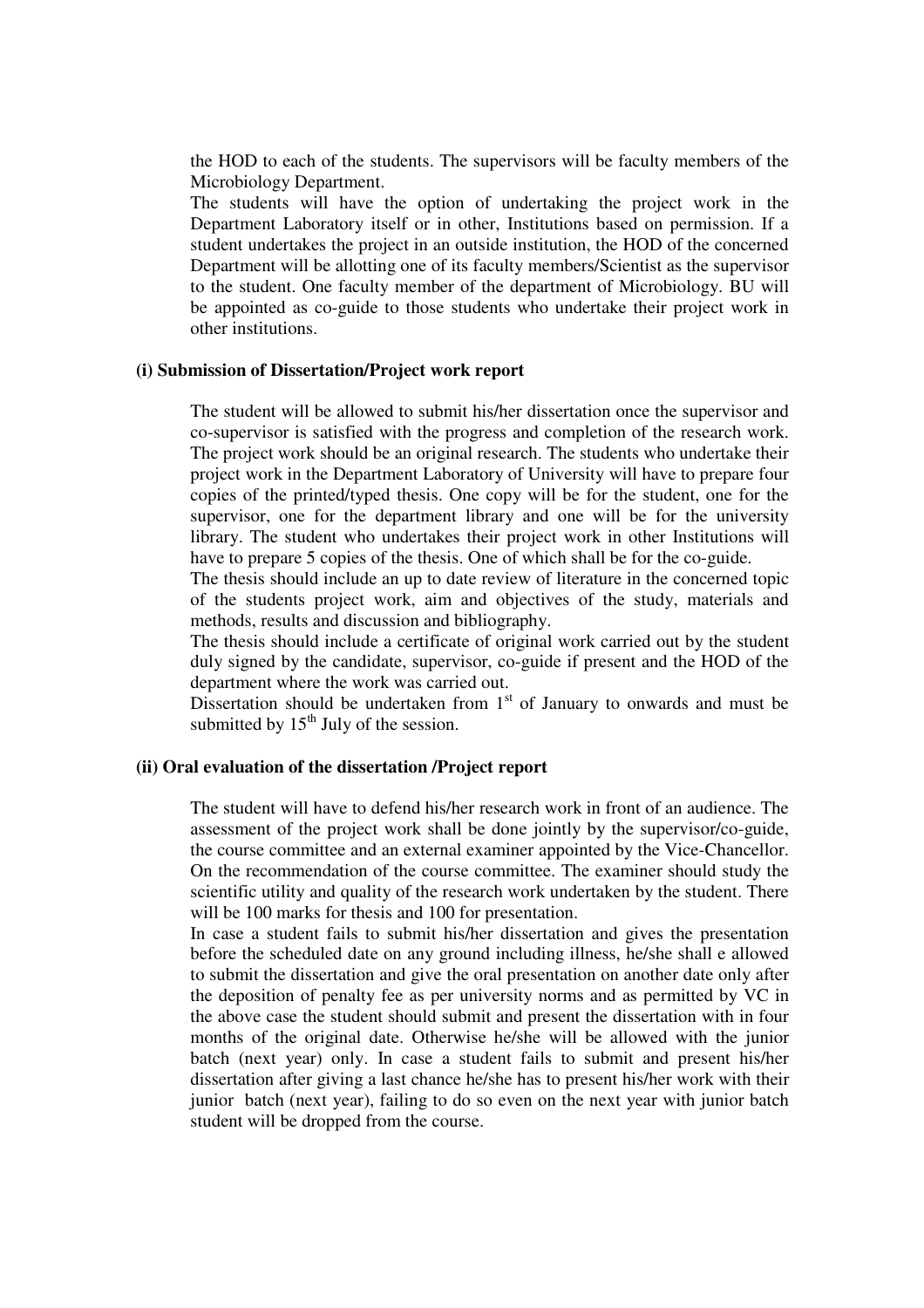#### **10. Course Program**

#### **(a) B.Sc. (H) MICROBIOLOGY**

List of course offered for B.Sc. Microbiology Program

 **B.Sc. Part I** 

 Theory Marks 100X4=400 BSM 11 Chemistry I BSM 12 Biophysical chemistry, Bioinformatics and Instrumentation BSM 13 General Microbiology BSM 14 Elements of Biochemistry Practical-I 100 Practical-II 100  **Practical Marks 100X2=200 Two Practical based on BSM 11 & BSM 12 clubbed together and BSM 13 & 14 clubbed together. Total=600** 

#### **B.Sc. Part II**

 Theory Marks 100X4=400 BSM 21 Elements of genetics BSM 22 Microbial Metabolism BSM 23 Ecology and Ecosystem BSM 24 Food Microbiology  **Practical Marks 100X2=200 Two Practicals based on BSM 21 & BSM 22 clubbed together and BSM 23 & 24 clubbed together. Total=600**

 **B.Sc. Part III** 

 Theory Marks 100X4=400 BSM 31 Medical Microbiology and Immunology BSM 32 Environmental Microbiology BSM 33 Industrial Microbiology BSM 34 Microbial Genetics and Biotechnology  **Practical Marks 100X2=200 Two Practicals based on BSM 31 & BSM 32 clubbed together and BSM 33 &324 clubbed together. Total=600**

 **Total marks=1800 (including both theory and practical marks in three years)**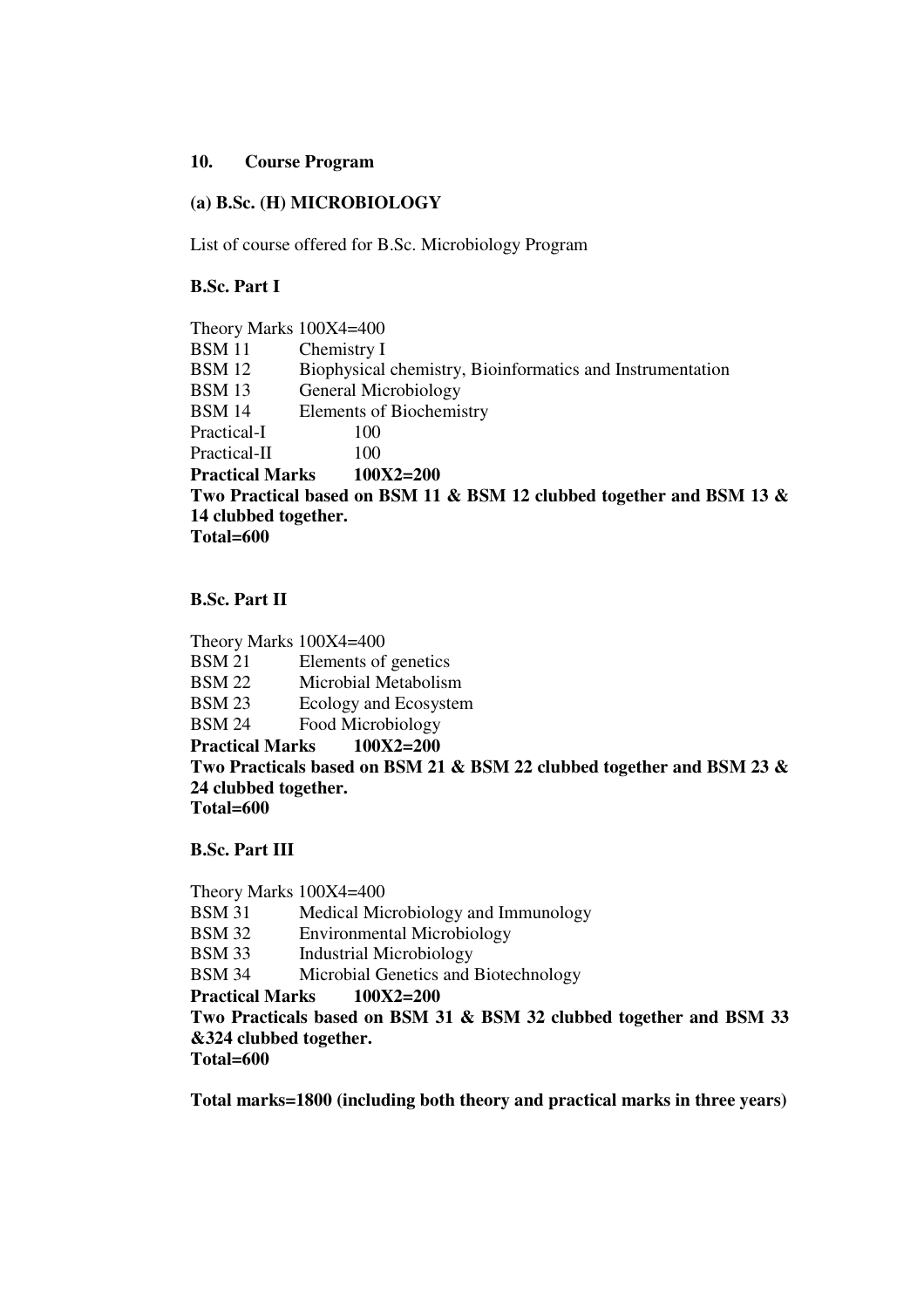# **(b) Course program (Four semester program)**

# **M.Sc. Part I**

#### **Semester-I**

| Theory Marks 100X4=400 |                                     |
|------------------------|-------------------------------------|
| <b>MSM</b> 101         | <b>Fundamentals of Microbiology</b> |
| <b>MSM</b> 102         | Microbial Biochemistry              |
| <b>MSM 103</b>         | Tools and Techniques                |
| <b>MSM</b> 104         | Microbial Metabolism                |
|                        |                                     |

Lab work 100X1=100

#### **Semester-II**

| Theory Marks 100X4=400 |                                        |
|------------------------|----------------------------------------|
| MSM 201                | Biostatistics and computer application |
| MSM 202                | <b>Industrial Microbiology</b>         |
| <b>MSM 203</b>         | <b>Microbial Genetics</b>              |
| <b>MSM 204</b>         | Immunology                             |
|                        |                                        |
| Lab work               | $100X1 = 100$                          |

| <b>LAU 11 VIII</b> | $10011 - 100$ |
|--------------------|---------------|
| Seminar            | $100X1 = 100$ |

#### **Semester-III**

| Theory Marks 100X4=400            |
|-----------------------------------|
| Food Microbiology                 |
| <b>Environmental Microbiology</b> |
| Medical Microbiology              |
| Molecular Biology                 |
|                                   |

Lab work  $100X1=100$ 

#### **Semester-IV**

| Project work          | 100 marks |
|-----------------------|-----------|
| Presentation and Viva | 100 marks |

# **Total Marks- 500+600+500+200=1800**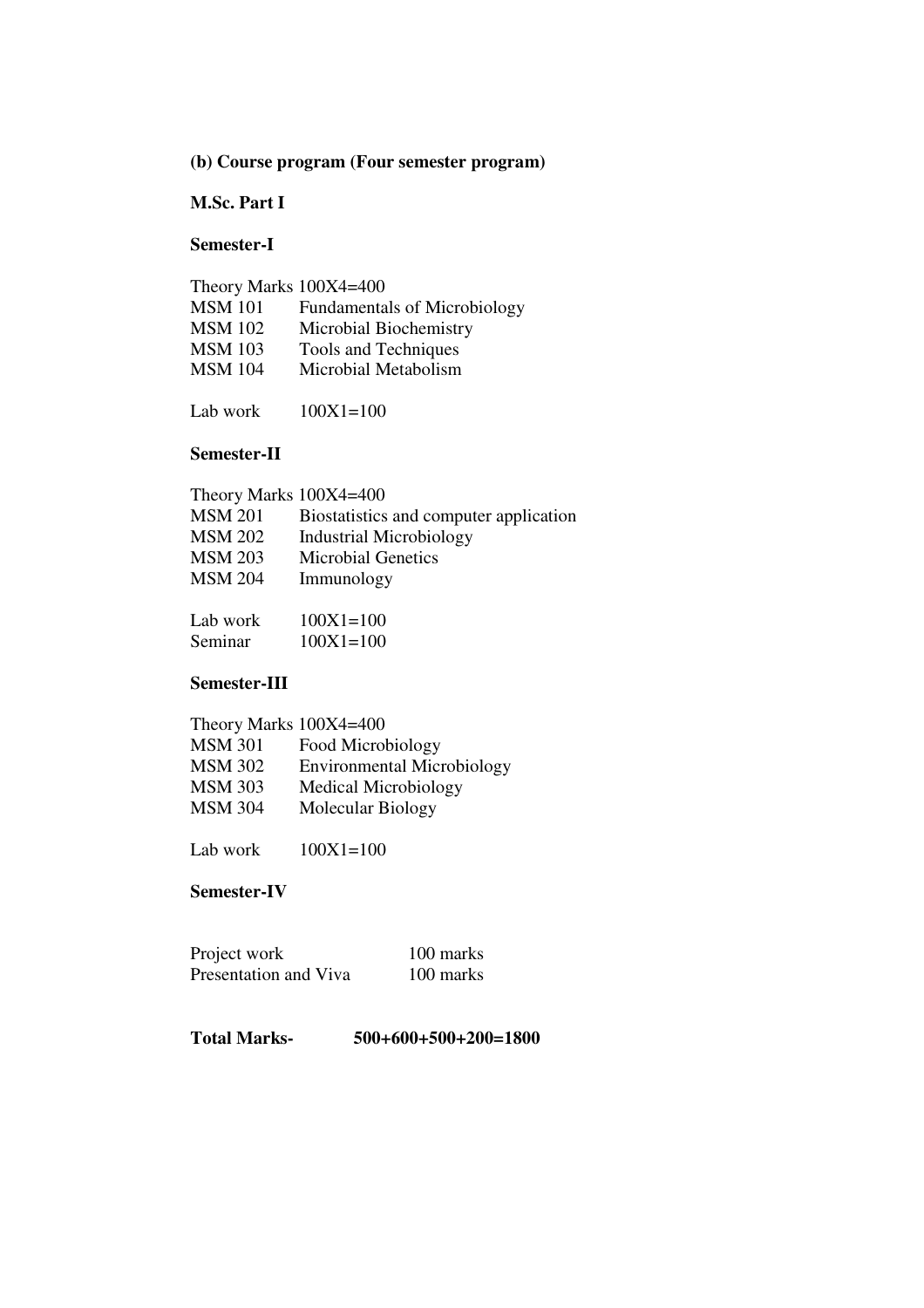### **11. Discontinuation**

 A candidate who has discontinued the academic programmed during any year/semester with permission from HOD will be permitted by the Vice- Chancellor to take readmission in the academic program at the beginning of the semester/year concerned, in a subsequent year, not however beyond a gap of two year, under the condition that the maximum period of stay in a course shall not exceed 4-6 years from the time of initial admission. Fee once paid shall not be refunded or adjusted during subsequent admission.

 **12** the course fees and examination fee shall be decided by the university from time to time and have to be deposited by the candidate, as and when asked fro.

 **13** The academic program may be conducted in collaboration with any other institutes where necessary facilities and available.

 **14** The above rules are subjected to amendment by appropriate authorities of the university from time to time, as and when deemed necessary.

 **15** If needed the course structure may be altered or updated by the board studies, or a committee appointed by the Vice Chancellor for the Department.

#### **16 Re-evaluation-**

Re-evaluation of answer sheets will not be allowed in any case.

#### **17 Award of Degree**

 On completion of all academic requirements and on the recommendations of the HOD the university will award degree to the student.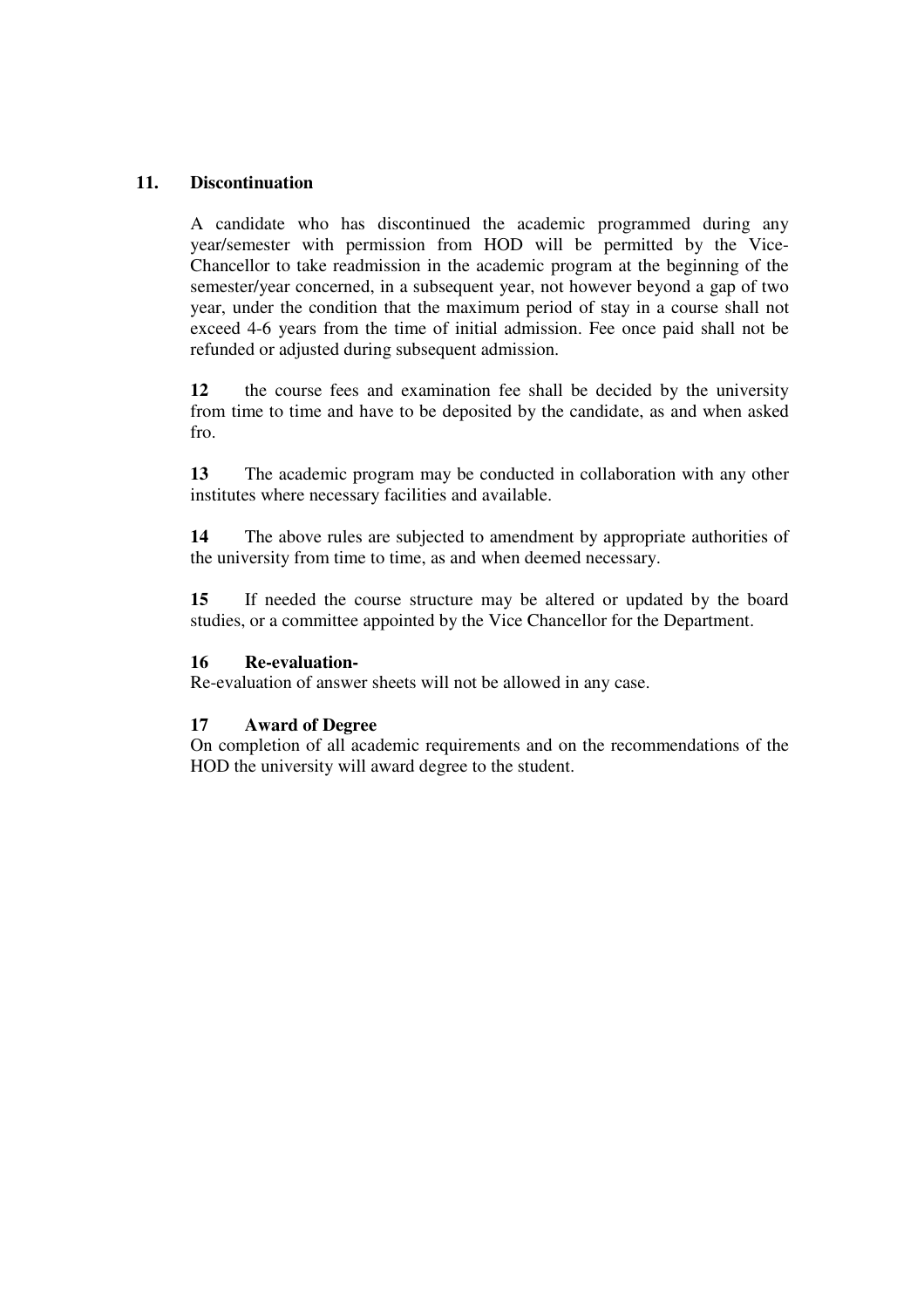# **BUNDELKHAND UNIVERSITY, JHANSI-284128**

# **CURRICULUM**

# **M. Sc. MICROBIOLOGY (Four Semesters)**

| Course         | Paper code     | Title of the paper                     | EA              | IA             | <b>Total</b> |
|----------------|----------------|----------------------------------------|-----------------|----------------|--------------|
| SEM-I          |                |                                        |                 |                |              |
|                | <b>MSM 101</b> | <b>Fundamentals of Microbiology</b>    | 70              | 30             | 100          |
|                | <b>MSM 102</b> | Microbial Biochemistry                 | 70              | 30             | 100          |
|                | <b>MSM 103</b> | Tools and Techniques                   | 70              | 30             | 100          |
|                | <b>MSM 104</b> | Microbial Metabolism                   | 70              | 30             | 100          |
|                | <b>MSM-105</b> | Lab Course I                           | 70              | 30             | 100          |
| SEM-II         |                |                                        |                 |                |              |
|                | <b>MSM 201</b> | Biostatistics and computer application | 70              | 30             | 100          |
|                | <b>MSM 202</b> | <b>Industrial Microbiology</b>         | 70              | 30             | 100          |
|                | <b>MSM 203</b> | <b>Microbial Genetics</b>              | 70              | 30             | 100          |
|                | <b>MSM 204</b> | Immunology                             | $\overline{70}$ | 30             | 100          |
|                | <b>MSM-205</b> | Lab Course II                          | 70              | 30             | 100          |
| <b>SEM-III</b> |                |                                        |                 |                |              |
|                | <b>MSM 301</b> | Food Microbiology                      | 70              | 30             | 100          |
|                | <b>MSM 302</b> | <b>Environmental Microbiology</b>      | 70              | 30             | 100          |
|                | <b>MSM 303</b> | <b>Medical Microbiology</b>            | 70              | 30             | 100          |
|                | <b>MSM 304</b> | <b>Molecular Biology</b>               | 70              | 30             | 100          |
|                | <b>MSM-305</b> | Lab Course III                         | 70              | 30             | 100          |
| <b>SEM-IV</b>  |                |                                        |                 |                |              |
|                | <b>MSM-401</b> | Project Work                           | $-$             | $\overline{a}$ | 100          |
|                | <b>MSM-402</b> | <b>Presentation and Viva</b>           | $-$             | $\overline{a}$ | 200          |
|                |                |                                        |                 |                |              |
|                |                | <b>Total Marks</b>                     |                 |                | 1800         |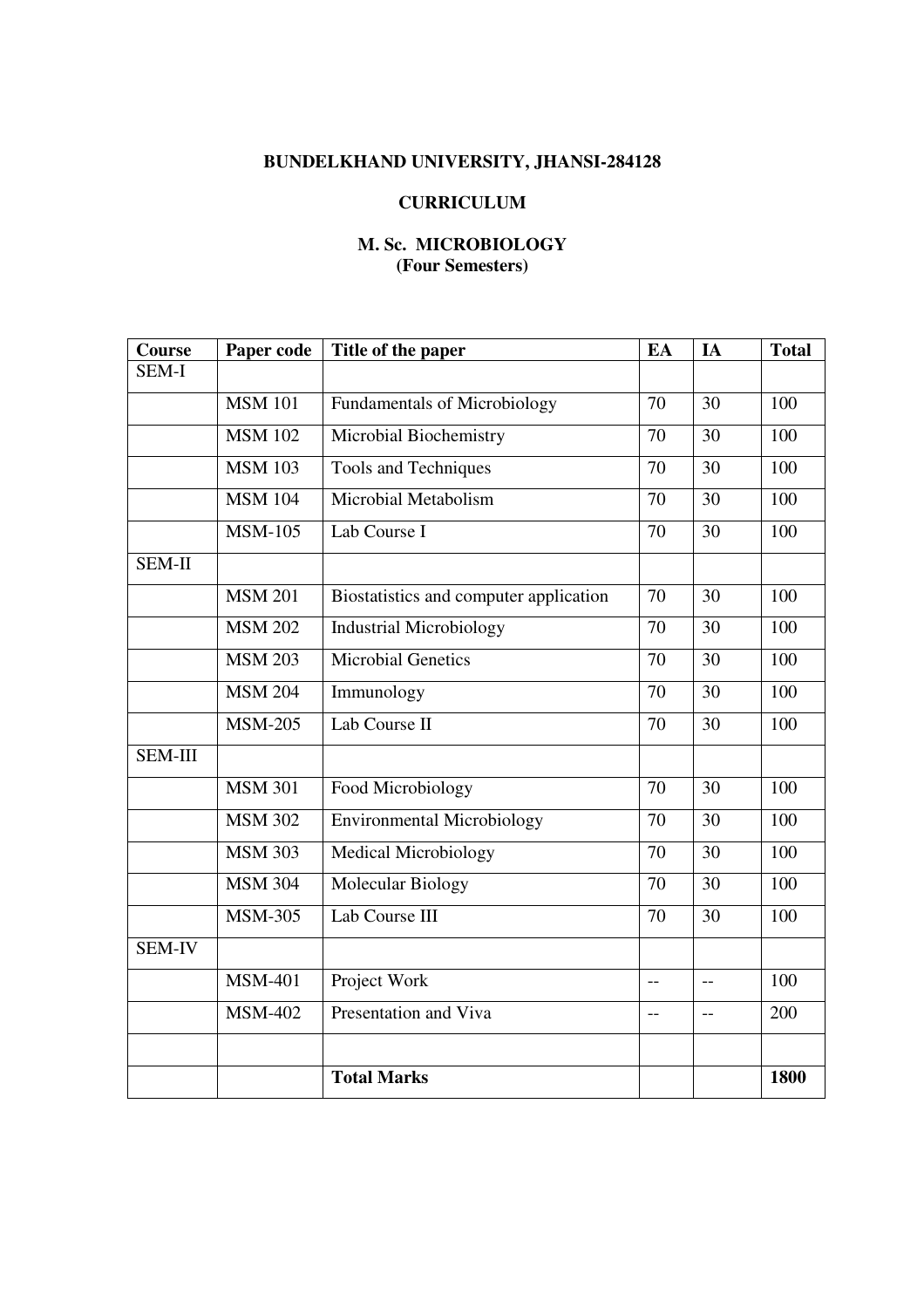# **MSM-101 – Fundamentals of Microbiology**

# **Unit-I**

- **1.** History and Scope of Microbiology
- **2.** Classification of Micro organism: Hackle's three kingdom concept, Whittaker's five-kingdom concept.
- **3.** Classification and salient features of bacteria according to Bergey's manual of determinative bacteriology.

# **Unit- II**

- **1.** Culture media : defined, Complex Differential Selective and Minimal
- **2.** Isolation Techniques : Pour plate, Spread plate , Streak Plate enrichment
- **3.** Staining techniques: Simple staining, gram Staining, Acid fast Staining, Spore Staining, flagella staining capsule Staining Lacto phenol blue, (for fungi) Staining negative staining, and differential staining.
- **4.** Cultivation of anaerobic bacteria and preservation of microbial cultures.

# **Unit-III**

- **1.** Principle of sterilization
- **2.** Physical control of micro organism ;Heat, filtration and radiation
- **3.** Chemical control of micro organism ;Halogen, phenol, phenolic compounds heavy metals alcohols ethylene oxide aldehydes and hydrogen peroxide
- **4.** Sterilization by soaps, detergents and dyes.

# **Unit-IV**

- **1.** Morphology and ultra structure of bacteria, cell wall, cell membrane, cilia and pilli, capsule, flagella cytoplasmic inclusions
- **2.** Bacterial nutrition tr4ansport of nutrients across the bacterial membrane.
- **3.** Bacterial growth, growth kinetics growth rate and generation time factors affecting growth.
- **4.** Growth of micro organism under extreme conditions: halophiles, Thermophiles, Acidophiles.

- **1.** General morphology and Ultra structure of viruses, Envelope, Viral genome and viral related agents-Viroids and prions
- **2.** Assay of viruses-Physical and Chemical methods, Serological methods, Purification of viruses
- **3.** Animal viruses, Plant viruses and Bacteriophage.
- **4.** Lytic and Lysogenic cycle of Virus.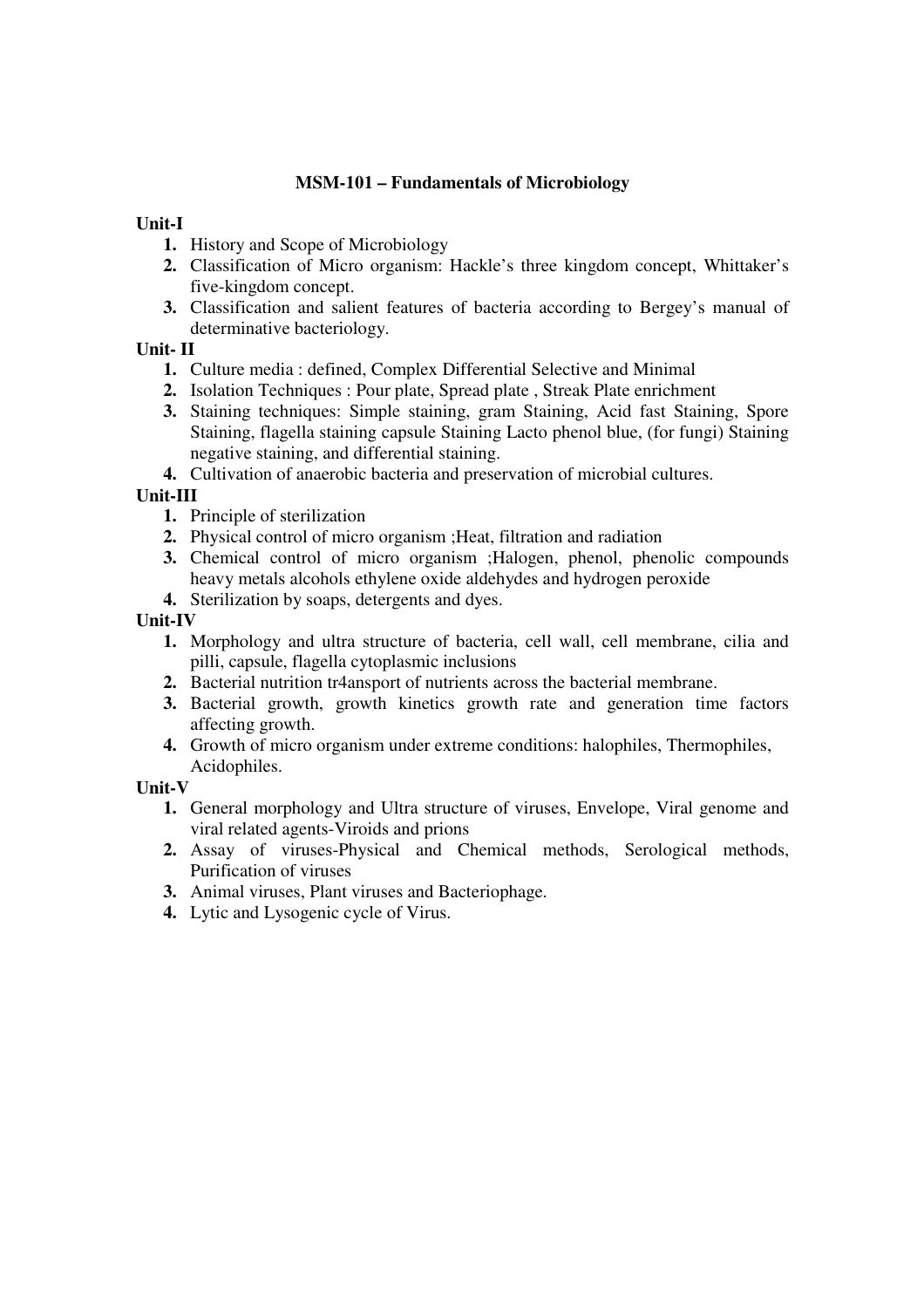### **MSM-102 – Elements of Biochemistry**

# **Unit-I**

- **1.** Carbohydrates: Classification, Structure, properties and functions. Homo and Hetero Polysaccharides.
- **2.** Lipids: Classification, Structure, properties and functions of fatty acids, triacylglycerols, phospholipids, Wax, Sterols, terpenes.
- **3.** Lipids with specific biological functions, Lipoproteins and biological membrane.

# **Unit-II**

- **1.** Amino Acids: Classification, Structure, properties and functions. Non protein amino acids.
- **2.** Protein: Primary, Secondary and Tertiary and quaternary structure of polypeptides, Alpha and beta helix, constraints for polypeptide confirmation.
- **3.** Nucleic acids: Structure of purine and Pyrimidine bases, nucleosides and nucleotides, Structural features of DNA and RNA.

# **Unit-III**

- **1.** Enzymes: Basic concepts, Discovery, Nomenclature and Classification.
- **2.** Enzyme kinetics: Michaelis-Menton equation and Enzyme inhibition, reversible and irreversible inhibition.
- **3.** Regulation of enzyme activity, Allosteric enzymes, Iso-enzymes.

# **Unit-IV**

- **1.** Lipid Metabolism: Biosynthesis and degradation of saturated and unsaturated fatty acids.
- **2.** Overview of amino acid metabolism (details not required), Regulation of amino acid metabolism.
- **3.** Nucleic acid metabolism and its regulation.

- **1.** Vitamins: Classification, fat soluble and water soluble vitamins.
- **2.** Structure and function of vitamins.
- **3.** Major diseases caused due to deficiency of vitamins.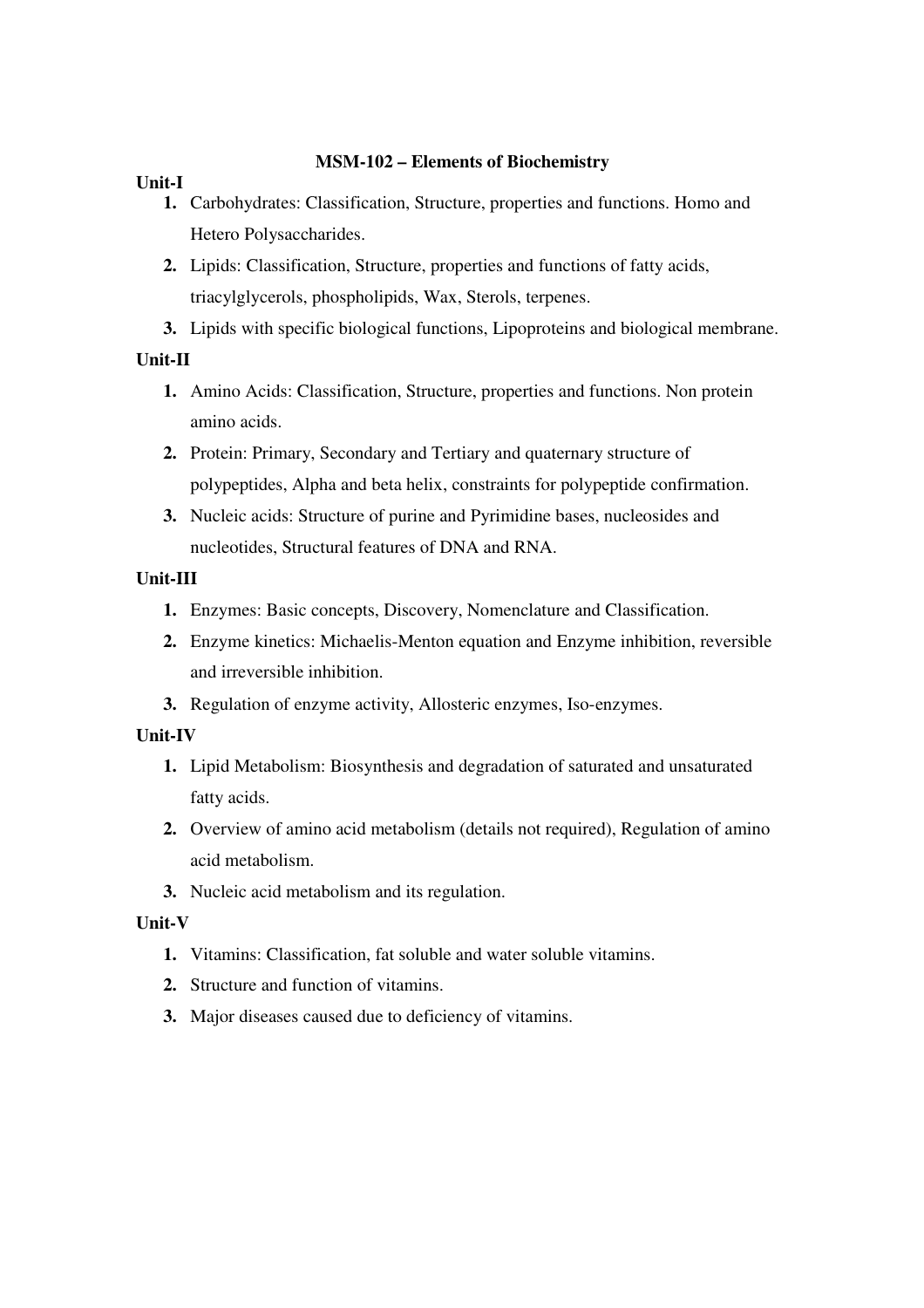#### **MSM-103 – Tools and Techniques**

# **Unit-I**

- **1.** Centrifugation: Principle, types, differential and density gradient centrifugation.
- **2.** Factors affecting centrifugation, types of centrifugation and its applications.
- **3.** Polarography: Principles and its applications.

# **Unit-II**

- **1.** Chromatography: Principle, types and applications of paper, thin layer and Gas chromatography.
- **2.** Affinity chromatography
- **3.** High Pressure Liquid chromatography (HPLC).

# **Unit-III**

- **1.** Electrophoresis: Principle, types, and Applications.
- **2.** Moving Boundary and Zonal electrophoresis(Paper, Gel electrophoresis)
- **3.** Immunoelectrophoresis and isoelectric focusing.

# **Unit-IV**

- **1.** Spectrophotometery: Principle of UV-Visible spectrophotometer
- **2.** IR spectroscopy: Principle, instrumentation and applications.
- **3.** Atomic absorption spectroscopy.

- **1.** Microscopy: Principle and application of light Microscopy.
- **2.** Fluorescence, Phase contrast, Polarization microscopy.
- **3.** Electron Microscopy (Scanning and Transmission electron microscopy).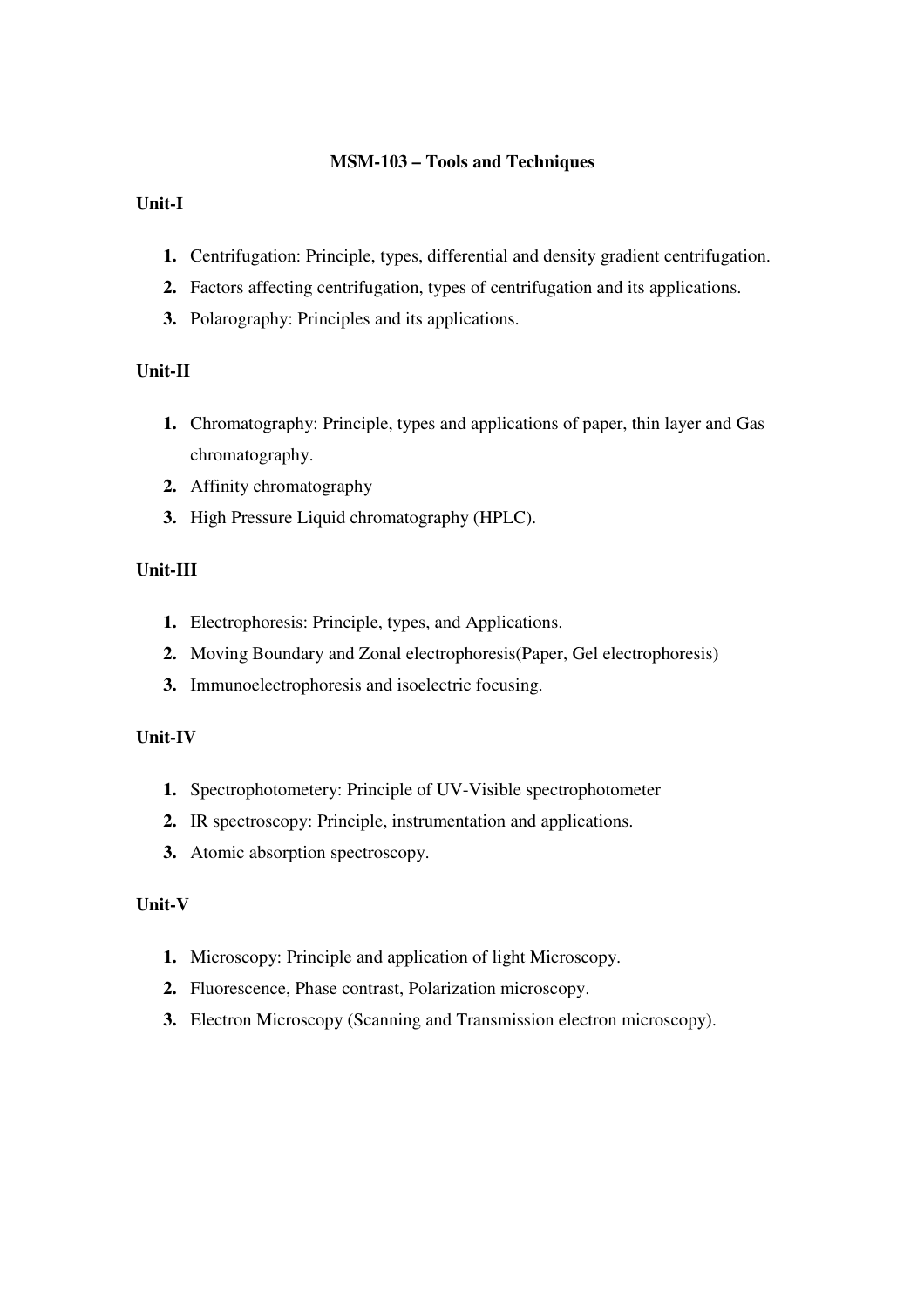#### **MSM-104 Microbial Metabolism**

# **Unit-I**

- **1.** Metabolism: General Concepts
- **2.** Applications of Second Law of Thermodynamics.
- **3.** Redox Potential, outline of intermediary metabolism.

# **Unit-II**

- **1.** Free energy change of the reaction.
- **2.** Catabolism and anabolism
- **3.** ATP as high energy phosphate compound, ATP……….., Bacterial Photosynthesis.

#### **Unit-III**

- **1.** Calvin Cycle, Reductive TCA cycle,
- **2.** Pathway of carbohydrate breakdown in microorganism: EMP,HMP and ED
- **3.** Glyoxylate cycle; TCA Cycle.

#### **Unit-IV**

- **1.** Biological Nitrogen Fixation, Free living and symbiotic diazotrophic organism.
- **2.** Biochemistry of N2 Fixation.
- **3.** Nitrogenase and its regulation, Genetics of N2 Fixation-*nif genes* and their regulation.

- **1.** Nitrate and ammonia assimilation in Prokaryotes.
- **2.** Methylotrophs and pathways of methane oxidation.
- **3.** Assimilation of sulphur.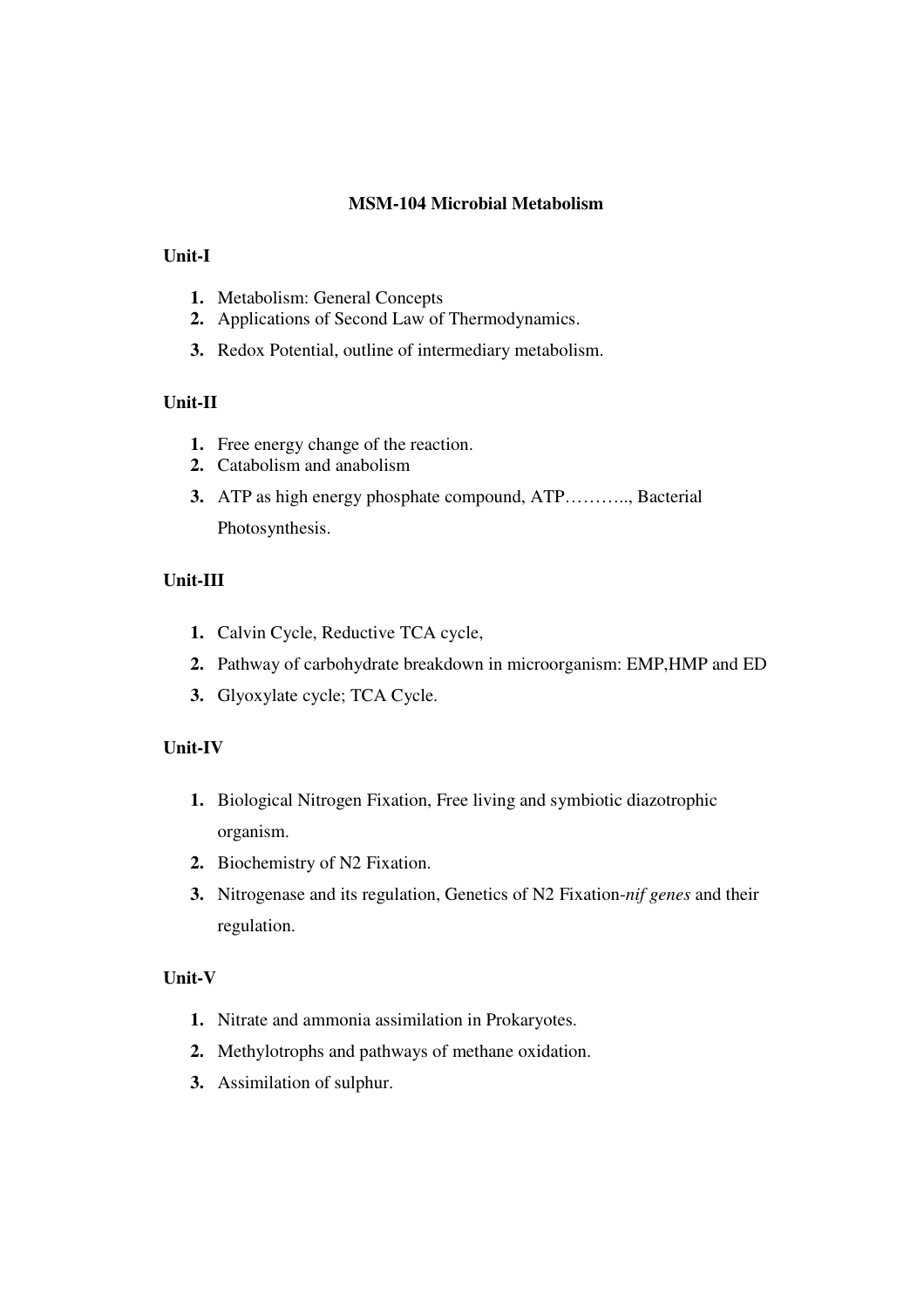### **MSM 201 Biostatistics and computer application**

### **Unit-I**

- **1.** Importance and scope of statistics in biochemical experimentation.
- **2.** Probability, Distribution, Binomial, Poisson distribution, addition and multiplication theorems.

# **Unit-II**

- **1.** Measure of central Tendency: Mean, median and mode
- **2.** Measure of dispersion, range quality derivation, variance, standard deviation, coefficient of variance, confidence limits of population mean, tests of significance, student 'T' test, chi square test.

# **Unit-III**

- **1.** ANOVA : One way & two way ANOVA Anderson scattrered.
- **2.** Linear regression: regression diagram, regression coefficient relation between regression and correlation.
- **3.** Test of goodness of fit and test of independence of attributes.

# **Unit-IV**

- **1.** An introduction to bio-informatics: biological research on the web, phylogenetic analysis, sequence alignment
- **2.** Introduction to information expression

- **1.** Introduction to computers, basis architecture, generation of computer hardware and software operating system- WINDOWS & UNIX system.
- **2.** Introduction to internet, LAN, MAN and WAN; application of computers in Microbiology.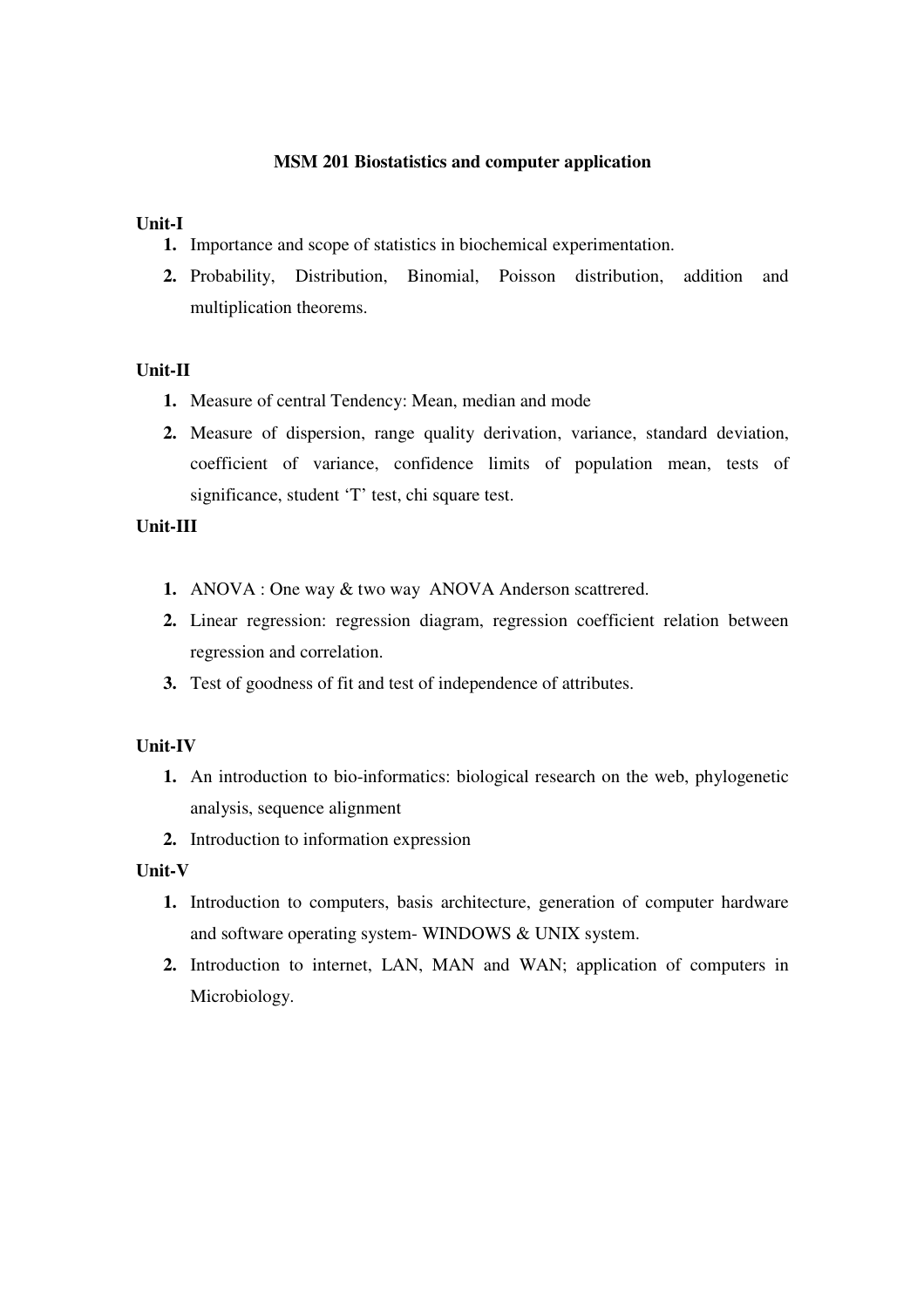### **MSM 202 Industrial Microbiology**

# **Unit-I**

- **1.** Scope and history of industrial microbiology, fermentation, range of fermentation process, component of a fermentation process.
- **2.** Isolation, screening and improvement of industrially important microorganisms

# **Unit-II**

- **1.** Fermentor design: basic function of a fermentor, fermentor design, types of fermentor, factors affecting fermentation process (pH, aeration, agitation , temperature, foam etc)
- **2.** Basic concepts of solid state, batch and continuous fermentation.

# **Unit-III**

- **1.** Fermentation media: typical media, various energy sources, carbon and nitrogen sources
- **2.** Media sterilization, screening of various media and inoculums preparation.

# **Unit-IV**

- **1.** Recovery and purification: recovery of microbial cells and other solid matter, precipitation, filtration, centrifugation, cell disruption, drying, crystallization.
- **2.** Scale up of fermentation process.

- **1.** Microbial Production of Penicillin, lactic acid.
- **2.** Microbial products: Ethyl alcohol, beer, wine, protease, and lipase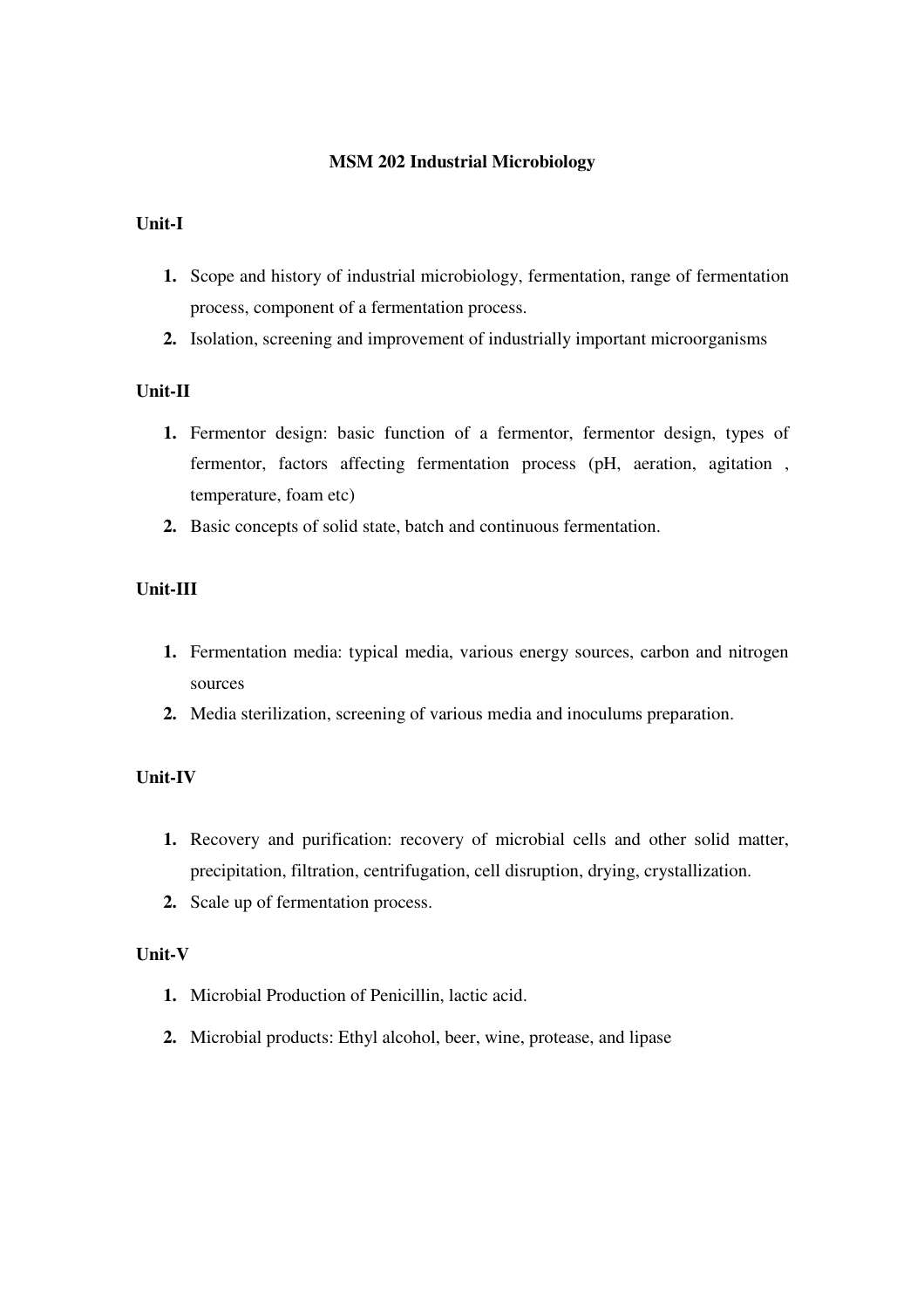# **MSM-203 Microbial Genetics**

### **Unit-I**

- **1.** DNA as a genetic material, structure of DNA and RNA
- **2.** DNA replication
- **3.** Genetic code, central dogma, reverses transcriptase, polymerases.

# **Unit-II**

- **1.** Genetic recombination in bacteria: transformation, transduction and conjugation.
- **2.** Molecular aspects of genetic recombination
- **3.** Use of transformation, transduction and conjugation in genetic mapping.

# **Unit-III**

- **1.** RNA and protein synthesis, transcription in prokaryotes.
- **2.** Translation
- **3.** Regulation of gene expression in bacteria by induction, repression, attenuation and catabolite repression.

# **Unit-IV.**

- **1.** Types of mutation, physical and chemical mutagens.
- **2.** Molecular mechanism of mutation, forward and reverse mutation.
- **3.** DNA damage (Pyrimidine dimmers)and DNA repair (various mechanism of repair)

- **1.** Extra chromosomal genetic material
- **2.** Plasmid and their types, plasmid as vectors for gene cloning
- **3.** Functions of Transposons and plasmids.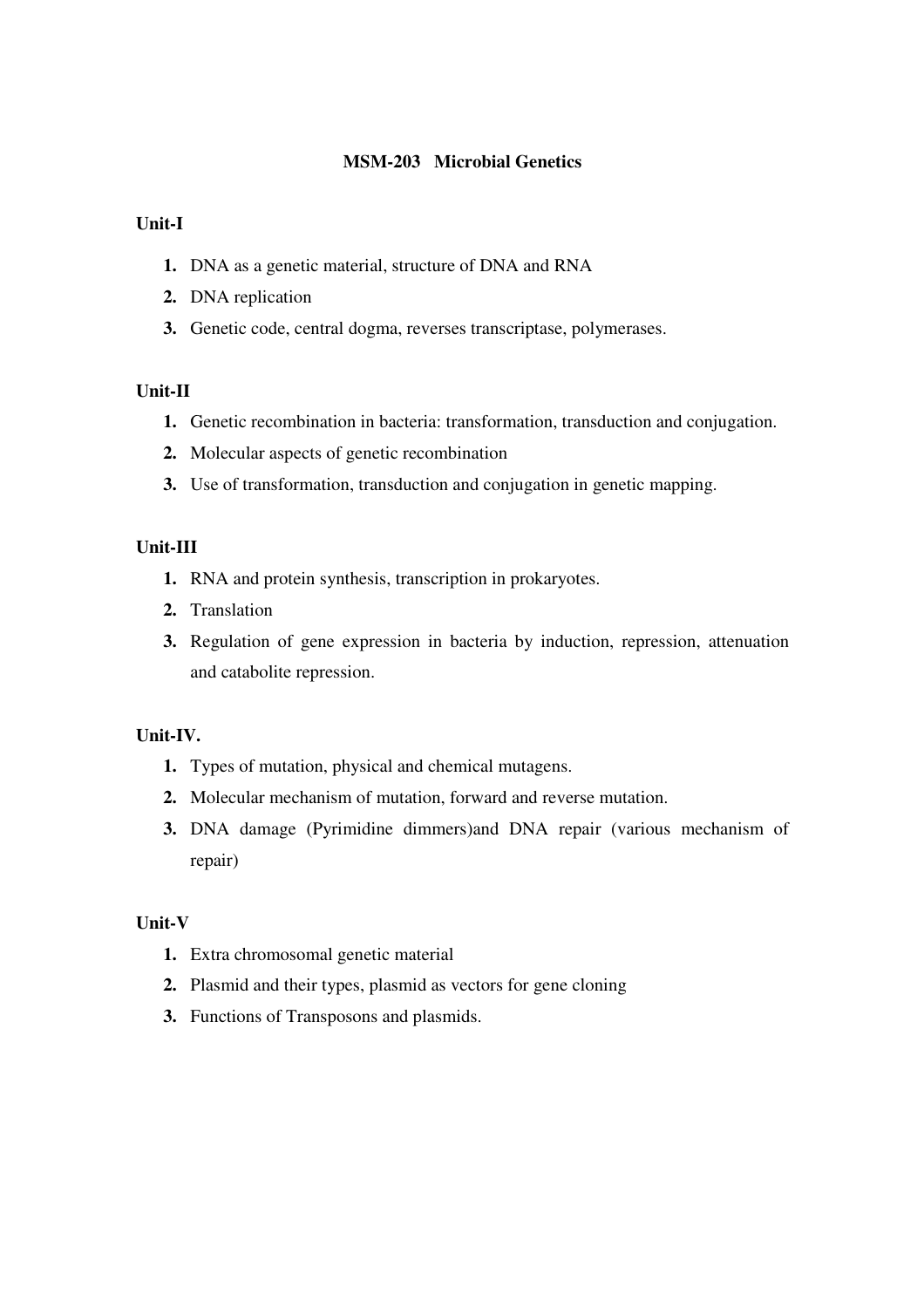# **MSM-204 Immunology**

### **Unit-I**

- **1.** Infection: Sources of infection, vehicles or reservoirs of infection, spread of infection.
- **2.** Types of infection. Predisposing factors.
- **3.** Inflammation: signs and mechanism, acute and chronic inflammation.
- **4.** History of immunology, growth of immunology as a discipline

#### **Unit-II**

- **1.** Immune response: innate immune mechanisms
- **2.** Adaptive immune response.
- **3.** Anatomical organization of immune system: Primary lymphoid organs secondary lymphoid organs.
- **4.** Cells of the immune system: Mononuclear cells and granulocytes, antigen presenting cells, lymphocytes and their subsets.

# **Unit-III**

- **1.** Antigens and Hapten: Structure, properties and types.
- **2.** Immunoglobulins: structure, heterogenecity types, subtypes and properties.
- **3.** Complement system: structure, components, properties and functions of complement components, biological consequences of complement activation.
- **4.** Autoimmunity, immunodeficiency syndromes.

# **Unit-IV**

- **1.** antigen-antibody reaction: agglutination, precipitation
- **2.** Complement fixation, and immuno fluorescence
- **3.** ELISA, RIA

- **1.** Major Histo-compatibility MHC complex
- **2.** Hypersensitivity: definition and classification, IgE-mediated hypersensitivity, mechanism of mast cell degranualation, mediators of type I reaction and consequences.
- **3.** Type II hypersensitivity. Antibody dependent cell mediated cyto-toxicity.
	- **4.** Type III and IV immune complex mediated hypersensitivity.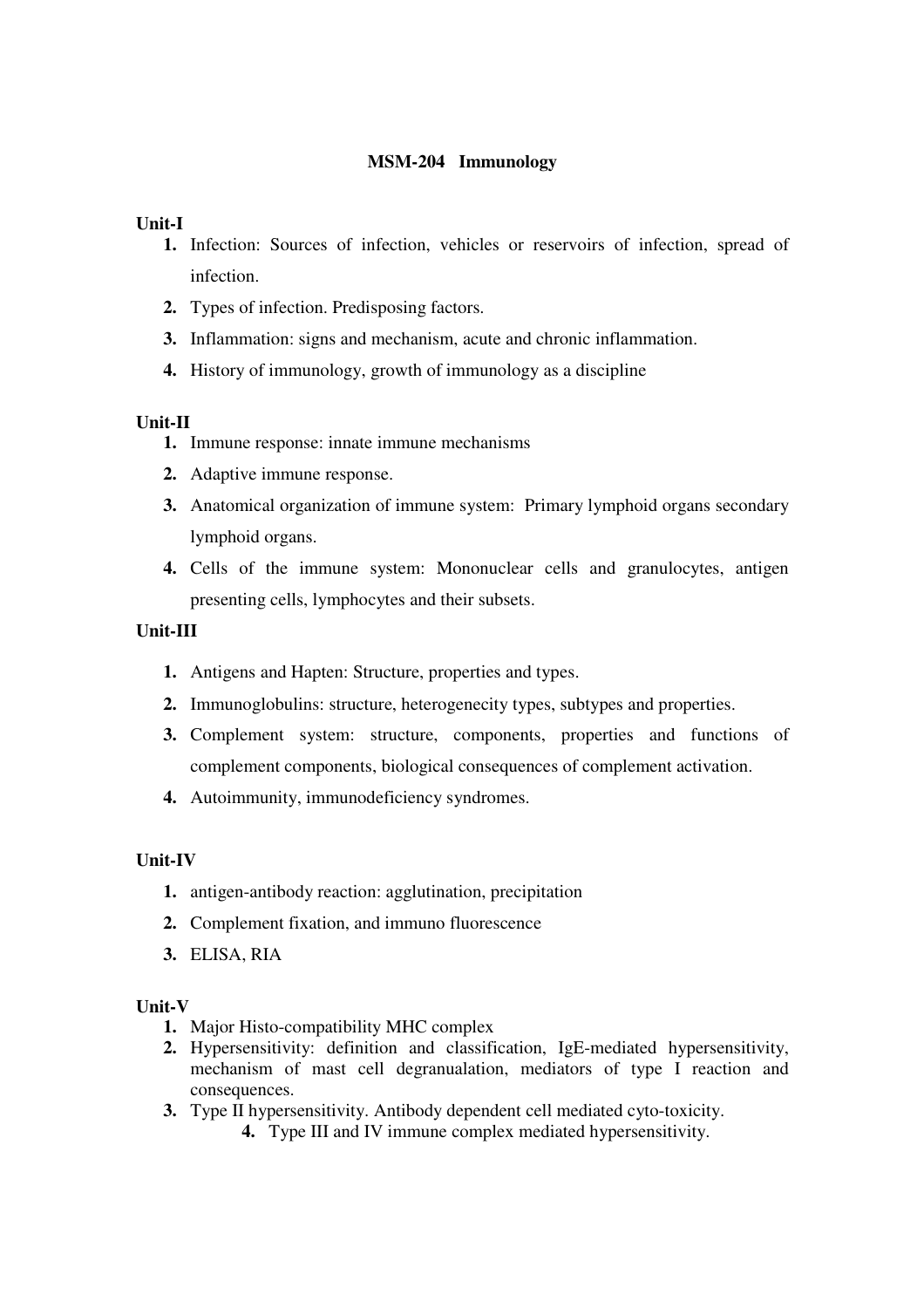#### **MSM-301 Food Microbiology**

#### **Unit-I**

- **1.** Micro-organisms important in food microbiology: yeast, bacteria general characteristics and importance.
- **2.** Principles of food preservation, preservation by high temperature, low temperature, drying and desiccation
- **3.** Preservation by chemical and radiation

#### **Unit-II**

- **1.** Microbiology of milk: sources of micro-organisms in mild & types of micro organisms in milk, pasteurization of milk
- **2.** Microbiological examination of milk (Standard plate count, direct microscopic count, reductase test, phosphates test)
- **3.** Dairy products from microbes: butter , yogurt and cheese

#### **Unit-III**

- **1.** Microbial spoilage of food, biochemical changes caused by microbes during spoilage of fist, meat poultry, eggs, fruits and vegetable
- **2.** Factors influencing microbial growth in food.

#### **Unit-IV**

- **1.** Classification of food born diseases
- **2.** Food born infections: Brucella, Bacillus, Clostridium, Vibrio, Salmonella, Shigella, *E.Coli*.
- **3.** Food intoxication: Staphylococcal intoxication, clostridial poisoning

- **1.** Fermented food: Bread, malt beverages soy sauce, tempeh.
- **2.** Micro organisms as source of food: single cell protein (SCP)
- **3.** Mushroom and food value of mushrooms.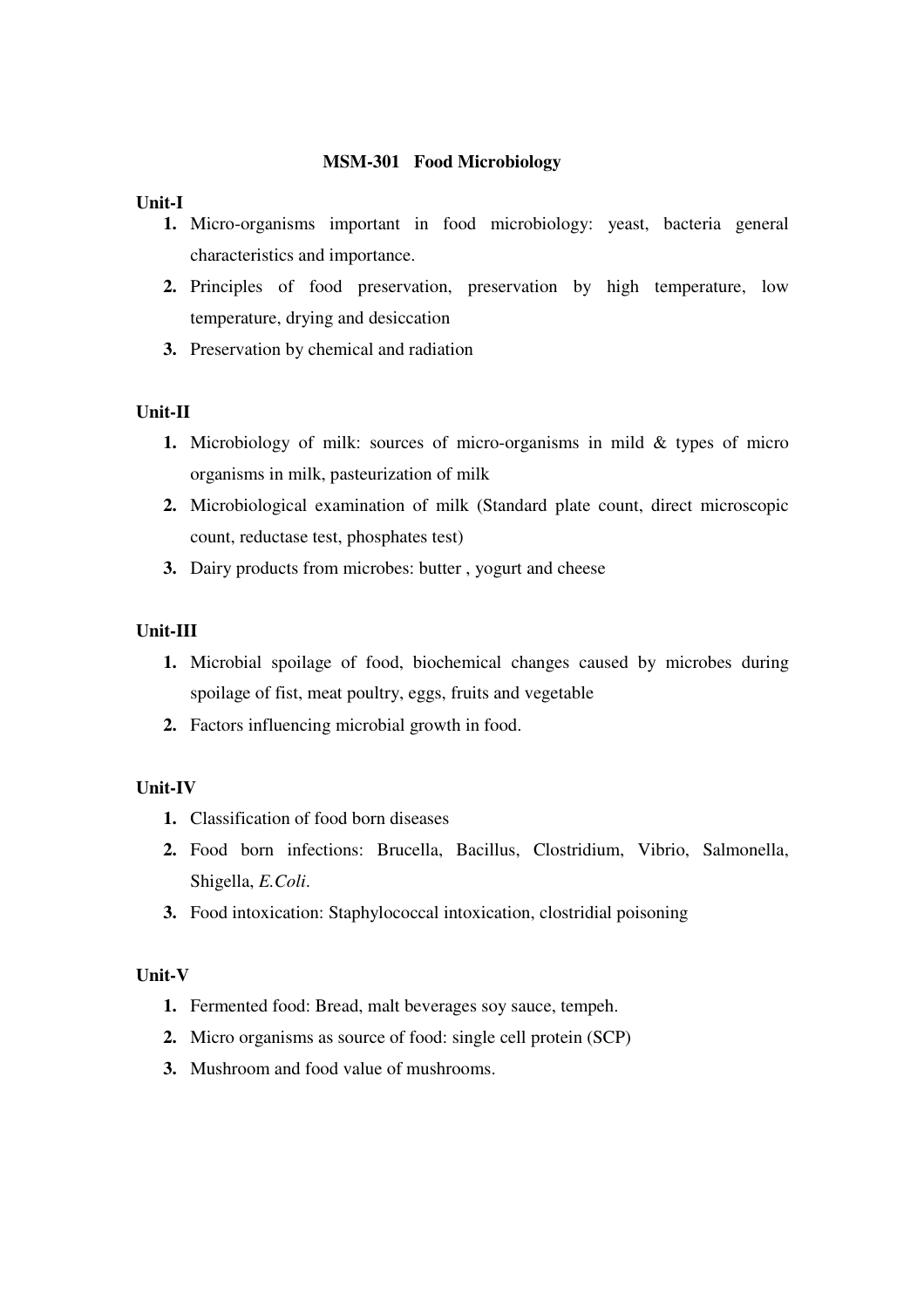# **MSM-302 Environmental Microbiology**

# **Unit-I**

- **1.** Ecosystem management and role of microbes
- **2.** Microbial life in extreme environment
- **3.** Enumeration of micro organisms, control of air borne micro organisms
- **4.** Disease caused by air born microblora

# **Unit-II**

- **1.** Water microbiology: microbial assessment of water quality, test for coli forms (presumptive test, confirmed test completed test), MPN test
- **2.** Water Purification
- **3.** Water born disease and their control measures
- **4.** Microorganisms of sewage, sewage treatments procedure: physical treatment and biological treatment

# **Unit-III**

- **1.** Microbial degradation of xenobiotic compounds
- **2.** Microbial degradation of hydrocarbons and substituted hydrocarbons
- **3.** Hazardous waste management
- **4.** Ecological consideration of biodegradation

# **Unit-IV**

- **1.** Bioremediation
- **2.** Methanogens and the process of methanogenesis, ecological role of methylogens.
- **3.** Non conventional energy sources

- **1.** Bio-fertilizers and bio-pesticides
- **2.** Bioleaching and their ecological importance
- **3.** Microbial toxins
- **4.** Environmental Impact assessment (EIA)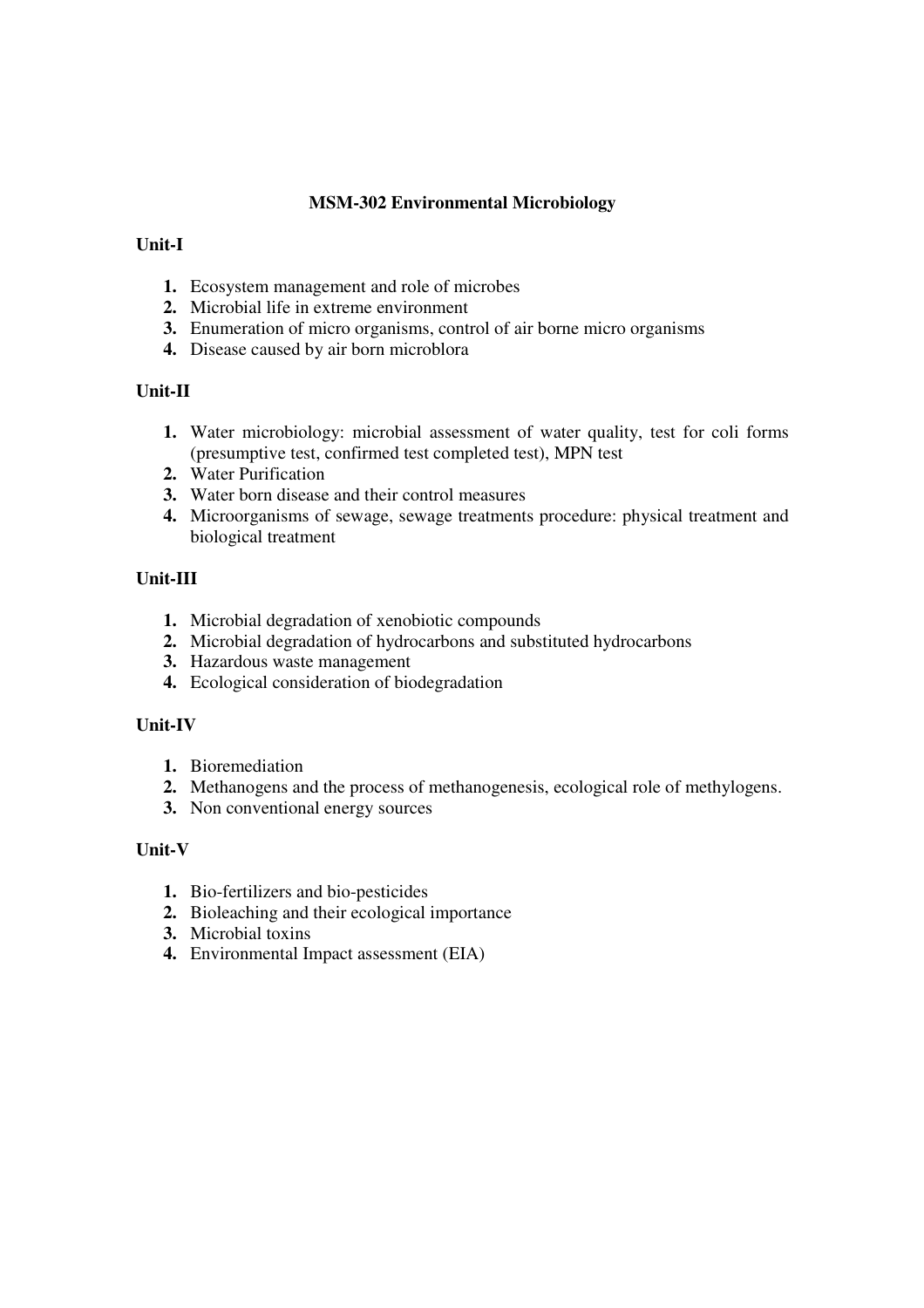# **MSM-303 Medical Microbiology**

### **Unit-I**

- **1.** Early discovery of pathogenic micro-organisms. Classification of medically important micro organisms.
- **2.** Normal micro flora of human body
- **3.** Pathogenecity of Micro organisms: Virulence factors, establishment, spreading and tissue damage
- **4.** Mechanisms of bacterial adhesion, colonization and invasion of mucous membranes of respiratory, enteric and urogenital tracks.

# **Unit-II**

- **1.** Air born diseases: diphtheria, pertusis and tuberculosis
- **2.** Food and Water born diseases: typhoid, shigellosis and cholera
- **3.** Soil born disease: Anthrax, Tetanus and gas gangrene.
- **4.** Contact bacterial disease: leprosy and bacterial conjunctivitis.

# **Unit-III**

 Etiology, geographical distribution, pathogenesis, symptomatology, lab diagnosis, pathology, differential diagnosis, epidemiology and treatment of following diseases

- **1.** Candidiasis
- **2.** Histoplasmosis
- **3.** Aspergilosis
- **4.** Cryptococcosis

# **Unit-IV**

- **1.** Pneumotropic viral diseases: influenza
- **2.** Dermotropic viral disease: Herpes simplex, chicken pox, small pox, measles and rubella.
- **3.** Viscerotropic viral diseases: Dengue fever, hepatitis and Acquired immuno deficiency syndrome (AIDS)
- **4.** Neuro tropic viral disease: rabies, poliomyelitis and slow virus disease.

- **1.** Bacterial Zoonoses: Brucellosis, bubonic plague, and salmonellosis
- **2.** Viral Zoonoses: Encephalitis and yellow fever.
- **3.** Dermatomycosis: Trichophyton, Microsporum, Epidermatophyton. Morphological and cultural characters of dermatophytes, Division of dermatophytes according to the site of infection.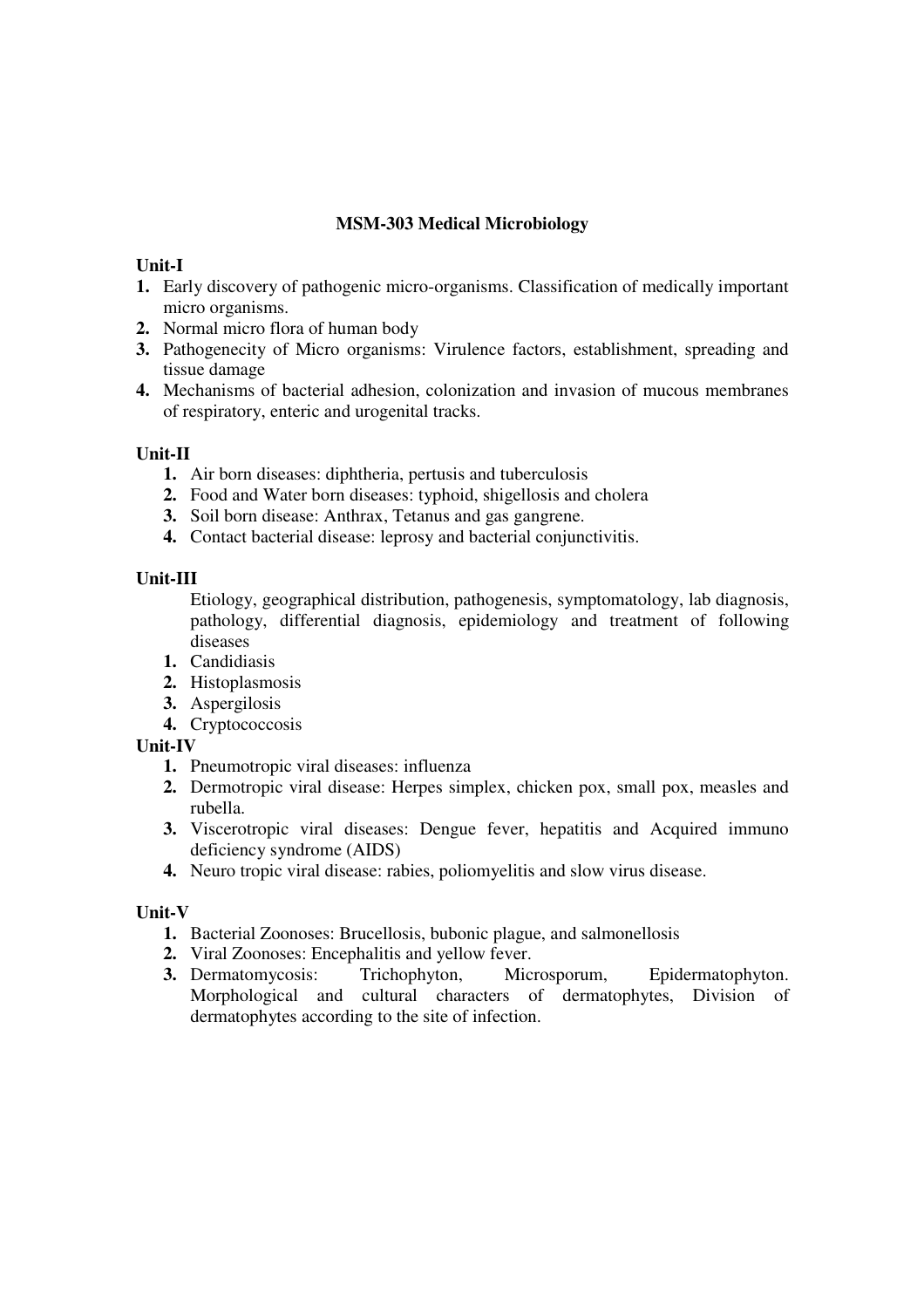# **MSM-304 Molecular Biology**

# **Unit-I**

- **1.** Nucleic acid as genetic information carriers: experimental evidences
- **2.** Concept of gene and genome, organization in prokaryotes
- **3.** Genome size-C-value paradox, DNA denaturation and renaturation

# **Unit-II**

- **1.** Gene as a unit of mutation and recombination. Molecular nature of mutations: mutagens, spontaneous mutation-origin
- **2.** DNA damage and repair: type of DNA damage (deamination, oxidative damage, alkylation's and Pyrimidine dimmers) SOS repair.
- **3.** DNA polymerases: *E.coli* DNA polymerases, DNA polymerase as proof reader and editor, DNA ligase, asymmetric and dimeric nature of DNA polymerase III.
- **4.** DNA replication: general principles, various modes of replication unwinding of DNA helix. Continuous and discontinuous synthesis of leading and lagging strands.

# **Unit-III**

- **1.** structural features of RNA (rRNA tRNA and mRNA)
- **2.** Transcription: General principles, basic apparatus types of RNA polymerases
- **3.** Steps of Transcription: initiation, elongation and termination. Inhibitors of RNA synthesis.
- **4.** Control of Transcription by interaction between RNA polymerases and promoter regions, use of alternate sigma factors, controlled termination: attenuation and anti-termination.

# **Unit-IV**

- **1.** Maturation and processing of RNA: methylation, cutting and trimming of rRNA capping, polyadenylation and splicing of mRNA: cutting and modification of tRNA degradation system
- **2.** Genetic code: Nature of genetic code, codon, anti codon, pairing, wobble hypothesis.
- **3.** Protein synthesis: steps, details of initiation, elongation and termination
- **4.** Inhibitors of protein synthesis, signal hypothesis.

- **1.** Regulation of gene expression: Operon concept, induction and expression, lac operon
- **2.** Positive and negative control
- **3.** catabolite repression
- **4.** Transposable elements in prokaryotes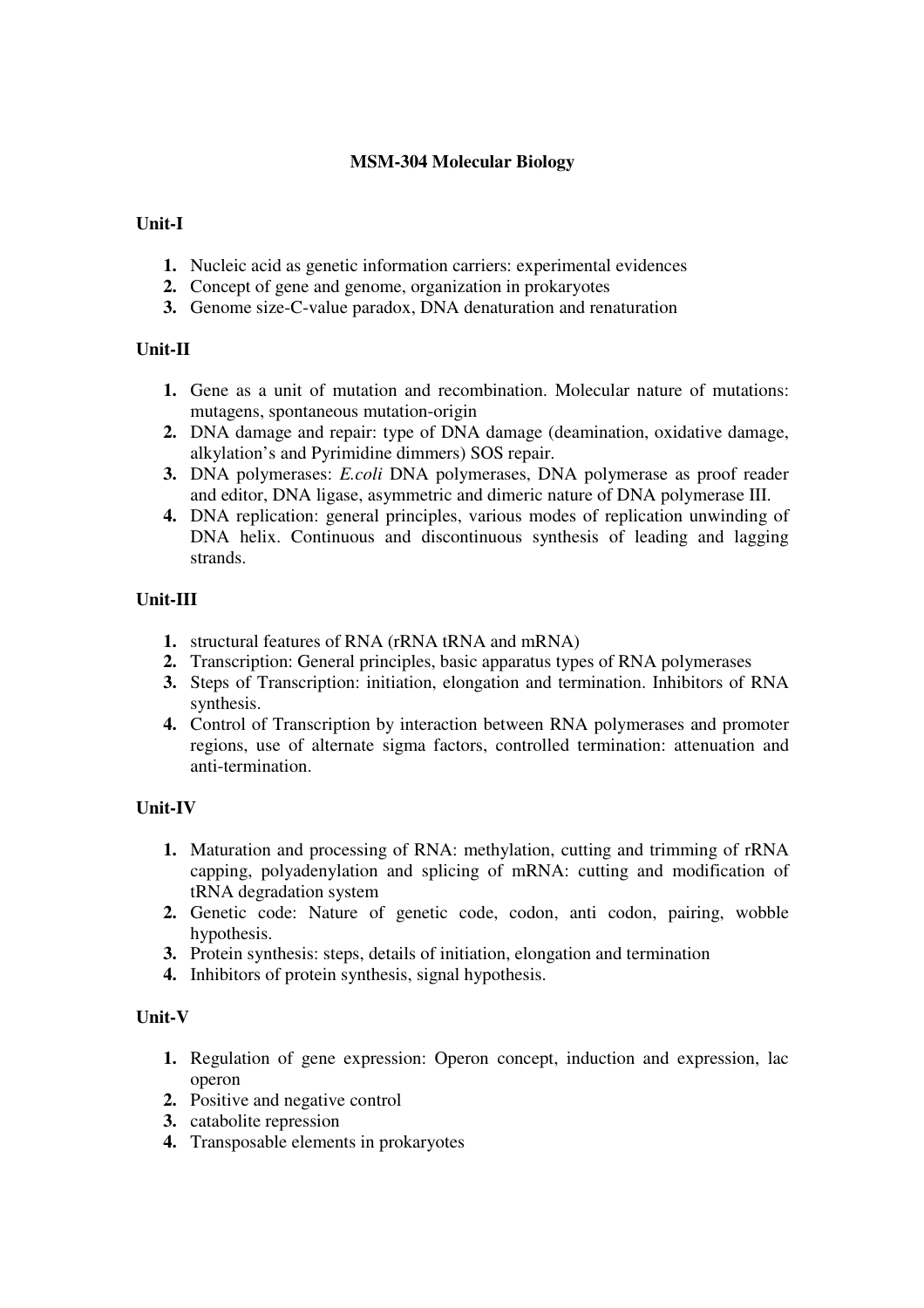# **BUNDELKHAND UNIVERSITY, JHANSI-284128**

# **CURRICULUM**

# **B.Sc. (H) MICROBIOLOGY (Three Year)**

| Course       | Paper code    | Title of the paper                | EA             | IA             | <b>Total</b> |
|--------------|---------------|-----------------------------------|----------------|----------------|--------------|
| B.Sc. I yr   |               |                                   | 70             | 30             | 100          |
|              | <b>BSM</b> 11 | Chemistry I                       | 70             | 30             | 100          |
|              | <b>BSM 12</b> | Biophysical<br>chemistry,         | 70             | 30             | 100          |
|              |               | <b>Bioinformatics</b><br>and      |                |                |              |
|              |               | Instrumentation                   |                |                |              |
|              | <b>BSM 13</b> | <b>General Microbiology</b>       | 70             | 30             | 100          |
|              | <b>BSM 14</b> | <b>Elements of Biochemistry</b>   | 70             | 30             | 100          |
|              | <b>BSM-15</b> | Lab Course-I                      | L.,            | $\overline{a}$ | 100          |
|              | <b>BSM-16</b> | Lab Course-II                     | --             | $\overline{a}$ | 100          |
| B.Sc. II yr  |               |                                   |                |                |              |
|              | <b>BSM 21</b> | Elements of genetics              | 70             | 30             | 100          |
|              | <b>BSM 22</b> | Microbial Metabolism              | 70             | 30             | 100          |
|              | <b>BSM 23</b> | Ecology and Ecosystem             | 70             | 30             | 100          |
|              | <b>BSM 24</b> | Food Microbiology                 | 70             | 30             | 100          |
|              | <b>BSM-25</b> | Lab Course-III                    | $-$            | $-$            | 100          |
|              | <b>BSM-26</b> | Lab Course-IV                     |                | $-$            | 100          |
| B.Sc. III yr |               |                                   |                |                |              |
|              | <b>BSM 31</b> | Microbiology<br>Medical<br>and    | 70             | 30             | 100          |
|              |               | Immunology                        |                |                |              |
|              | <b>BSM 32</b> | <b>Environmental Microbiology</b> | 70             | 30             | 100          |
|              | <b>BSM 33</b> | <b>Industrial Microbiology</b>    | 70             | 30             | 100          |
|              | <b>BSM 34</b> | Microbial<br>Genetics<br>and      | 70             | 30             | 100          |
|              |               | Biotechnology                     |                |                |              |
|              | <b>BSM-35</b> | Lab Course-V                      | $\overline{a}$ | $-$            | 100          |
|              | <b>BSM-36</b> | Lab Course-VI                     | --             | $-$            | 100          |
|              |               | <b>Total Marks</b>                |                |                | 1800         |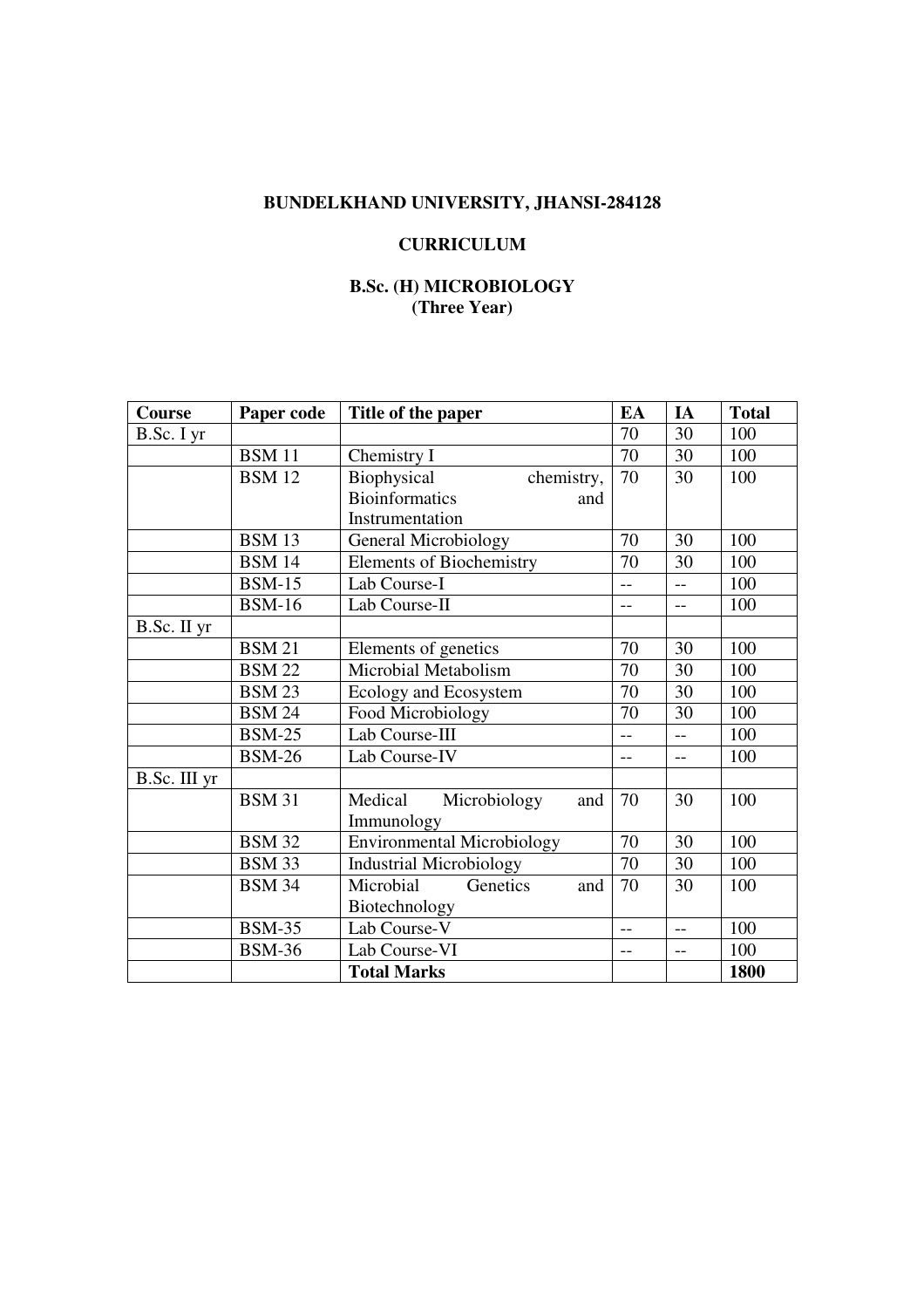# **B.Sc. (H) MICROBIOLOGY PART-I**

# **BSM-11 General Chemistry**

# **Unit-I**

- **1.** Periodic table: Modern periodic table, periodicity in properties of elements, atomic radii, ionic and covalent radii, ionization energy.
- **2.** Electro negativity, Electron-affinity, Lanthanide contraction, inert pair effect.
- **3.** General Properties of 3<sup>rd</sup> elements and co-ordination compounds. Position in Periodic Table. General properties of 3-A elements.

#### **Unit-II**

- **1.** Acids and bases: Elementary idea of Bronsted-Lowry and Lewis concept of acids and bases (proton-donor acceptor and electron-donor acceptor systems)
- **2.** Relative strengths of Lewis acids and bases and the effect of substituents and the solvent on them.
- **3.** Concept of leveling and differentiating solvents. Hard soft Acid base (HSAB)

# **Unit-II**

- **1.** Chemical bonds and Molecules: Characteristics of covalent bond, Ionic bond , coordinate bond, Vanderwaal, Hydrogen-Bond, and Metallic Bond.
- **2.** Factors affecting the formation of ionic/covalent compounds, born-haber cycle, Fajan's Rule.
- **3.** Shapes of molecules, bond length, and bond order, bond angle, concept of resonance, valence bond theory (hybridization). VSEPR concept, structure of water.

# **Unit-IV**

- **1.** Molecular compounds, IUPAC nomenclature, werner's coordination theory, EAN rule, isomerism in coordination compounds.
- **2.** Discussion of VBT and CFT. Role of tracer elements (Na, K, Mg, Ca, Mo, Fo, Cr, Mo, Co).
- **3.** Wholer's synthesis of urea, concept of functional group, nomenclature and isomerism, hemolytic and heterolytic fission

- **1.** Types of reaction (addition, elimination, substitution and rearrangement) resonance vs tautomerism.
- **2.** Aldol condensation Hoffman-bromide reactions, Pinacol-Pinacolone rearrangement, Beckmann rearrangement, cannizzaro reaction, Friedel-craft reaction
- **3.** Orientation in Benzene (Disubstitution) reactive intermediates (carbonium ion, carbonian, free radical carbenes)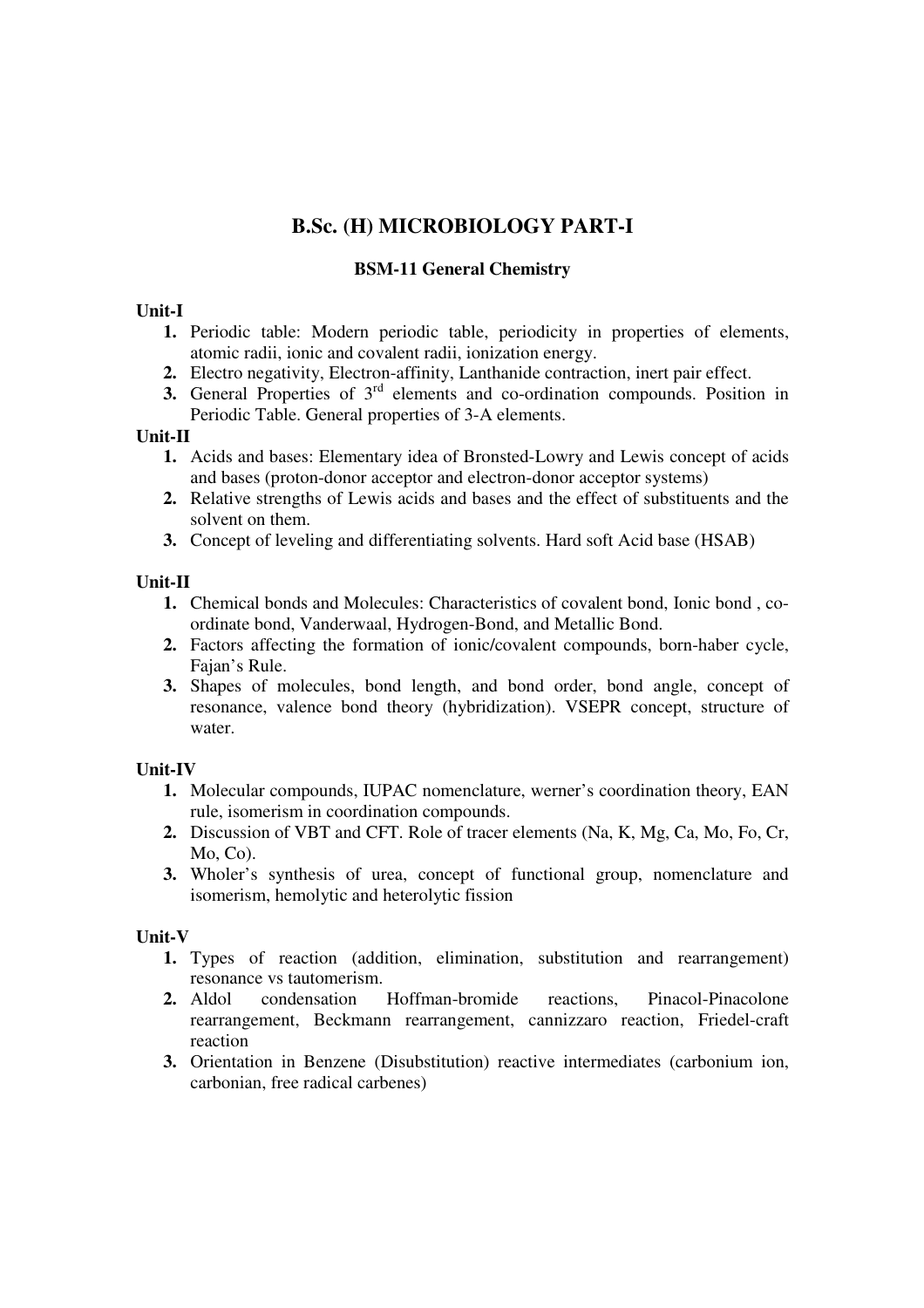# **BSM 12 Biophysical chemistry, Bioinformatics and Instrumentation**

# **Unit-I**

- **1.** Applications of laws of physics to biological fields
- **2.** Thermodynamics-zero, first, second and third law of thermodynamics

# **Unit-II**

- **1.** Computer evolution-The history of computers, categories of computers (Application wise), characteristics of computer, types of computer (Analog, digital, hybrid) Mini, Mainframe, super computer, limitation of computers.
- **2.** Computer organization-The block diagram of digital computer, C.P.U., A.L.U. Main components of CPU data bases, main memory, secondary memory, RAM, ROM. DEVICES Input devices, output devices, secondary storage devices, magnetic tape, magnetic disk, floppy disk

# **Unit-III**

- **1.** Number system and computer arithmetic-base/radix, decimal numbers, binary Numbers, Numbers, Hexa Decimal Numbers with conversions and basic operations, encoding system (BCD, ASCII, EBCDIC, CODES)
- **2.** Concept of soft-ware and data organization-computer languages, operating system, data base management system, data communication, concept of computer networking
- **3.** Operating system introduction to type of operating system, UNIX, MS-DOS, Type of languages, Lotus, Word star, Windows.

# **Unit-IV**

- **1.** Microscopy: General principle and working of microscopes.
- **2.** Light microscope, dark field, phase contrast microscope, electron microscope (SEM and TEM)
- **3.** Centrifugation: Basic Principle, Instrumentation and applications.

- **1.** Sterilization: Principles and mechanisms of sterilization
- **2.** Filtration and physical methods of sterilization (dry and moist heat sterilization)
- **3.** Chemical methods of sterilization.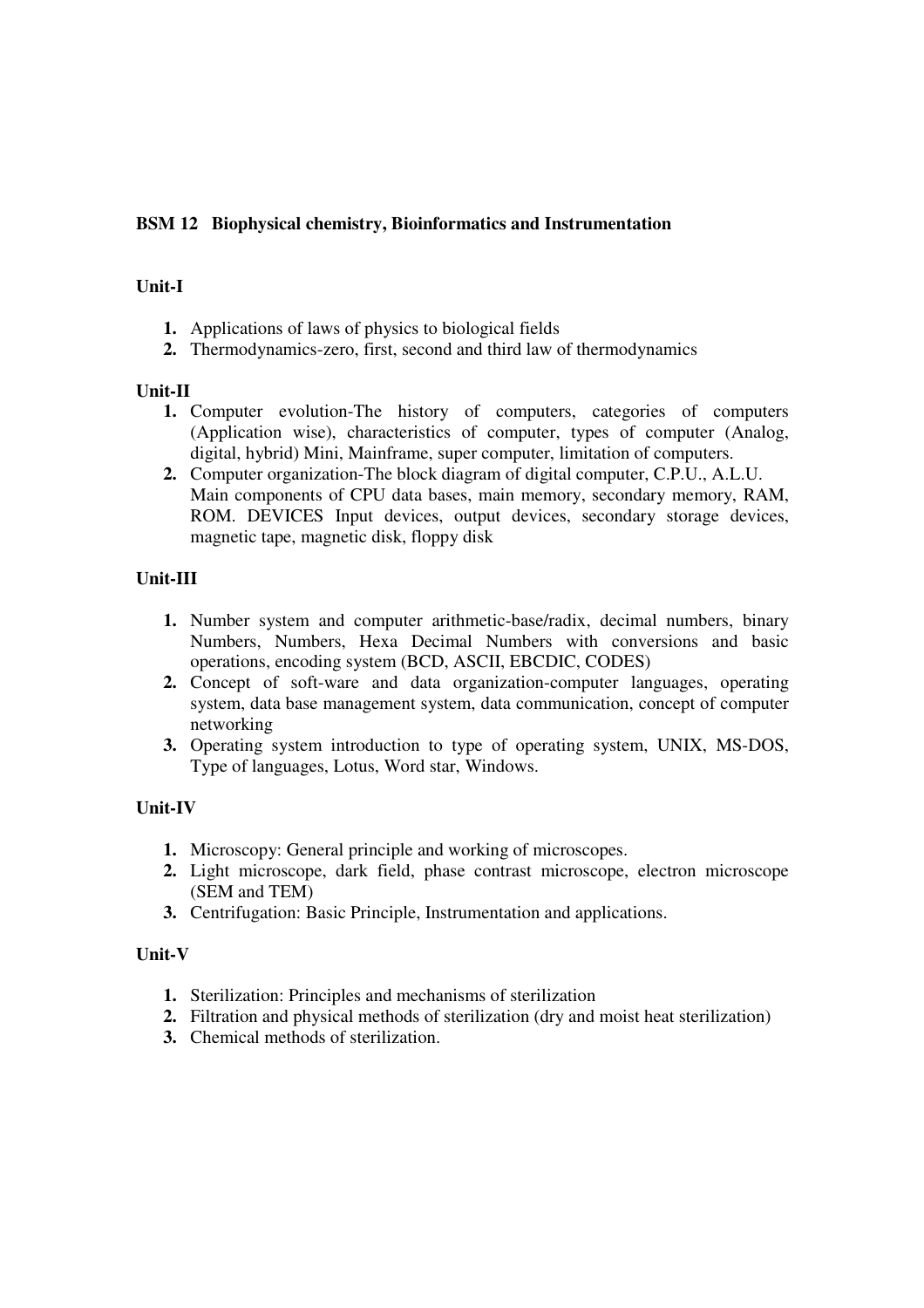# **BSM 13 General Microbiology**

# **Unit-I**

- **1.** Introduction: History, scope and importance of microbiology with reference to the work of antonym van leeuwenhoeck, Louis Pasteur, and Edward Jenner, Robert Koch, Alexander Fleming, Waksman, Beadle and Tatum.
- **2.** Cellular organization of prokaryotic and Eukaryotic cells.
- **3.** Difference between prokaryotes and eukaryotes, Importance and uses of microbes

# **Unit-I**

- **1.** Bacteria: Morphology, fine structure and reproduction of bacteria
- **2.** Classification of bacteria
- **3.** General characteristics, structure, reproduction and importance of Mycoplasmas, Cyanobacteria and actinomycetes

# **Unit-III**

- **1.** Viruses: structure and composition of viruses, polyhedral symmetry, helical symmetry, complex symmetry
- **2.** Classification of viruses
- **3.** Lytic and lysogenic cycles, bacteriophage

#### **Unit-IV**

- **1.** Algae-Systematic position of major taxa with evolutionary tendencies among them with regard to their vegetative structure
- **2.** Asexual and sexual reproduction
- **3.** Cyhanobacteria- a general accond with reference to Nostoc and Anabaena

- **1.** Fungi-Systematic position of major taxa with evolutionary tendencies among them with regard to their vegetative structure
- **2.** Asexual and Sexual reproduction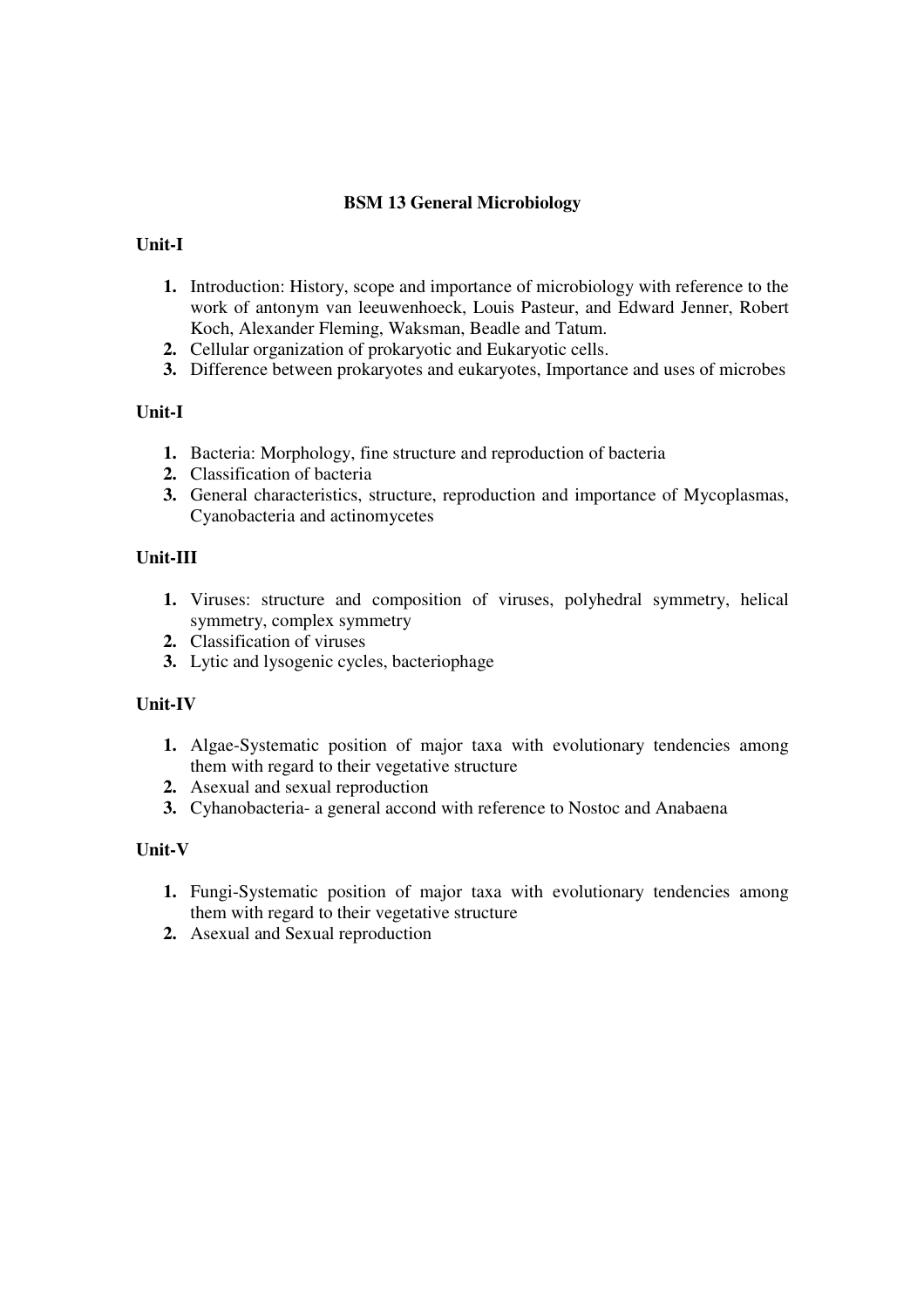# **BSM 14 Fundamentals of Biochemistry**

# **Unit-I**

- **1.** Water-properties and biological significance: intermolecular forces, ionization
- **2.** Acids and bases, dissociation of water, concept of pH, buffer solution
- **3.** Properties of solution (diffusion, osmosis and osmotic pressure, dialysis) colloidal state, Donnan equilibrium.

# **Unit-II**

- **1.** Carbohydrates: monosaccharide, oligosaccharides, polysaccharides. Biological functions of carbohydrates
- **2.** Lipids: classification of lipids and fatty acids, biological role of lipids
- **3.** Nucleic acids: structure of nucleosides and nucleotides. Structure and types of DNA and RNA

# **Unit-III**

- **1.** Amino acids: classification and structure of amino acids. Acid base property of amino acids. Non-protein amino acids.
- **2.** Proteins: classification of proteins, biological functions of proteins. The primary structure, secondary, tertiary and quaternary structure of polypeptides (outline only)
- **3.** Determination of amino acid sequence

#### **Unit-IV**

- **1.** Enzymes: Discovery, nomenclature and classification, nature of enzymes
- **2.** Mode of action of enzymes, regulation of enzyme activity, factors affecting enzyme activity
- **3.** Enzyme Inhibition , Allosteric enzyme, Iso enzymes.

- **1.** Vitamins: Discovery and Natural sources of vitamins
- **2.** Classification of vitamins (fat soluble and water soluble vitamins)
- **3.** Functions and biological properties of vitamins.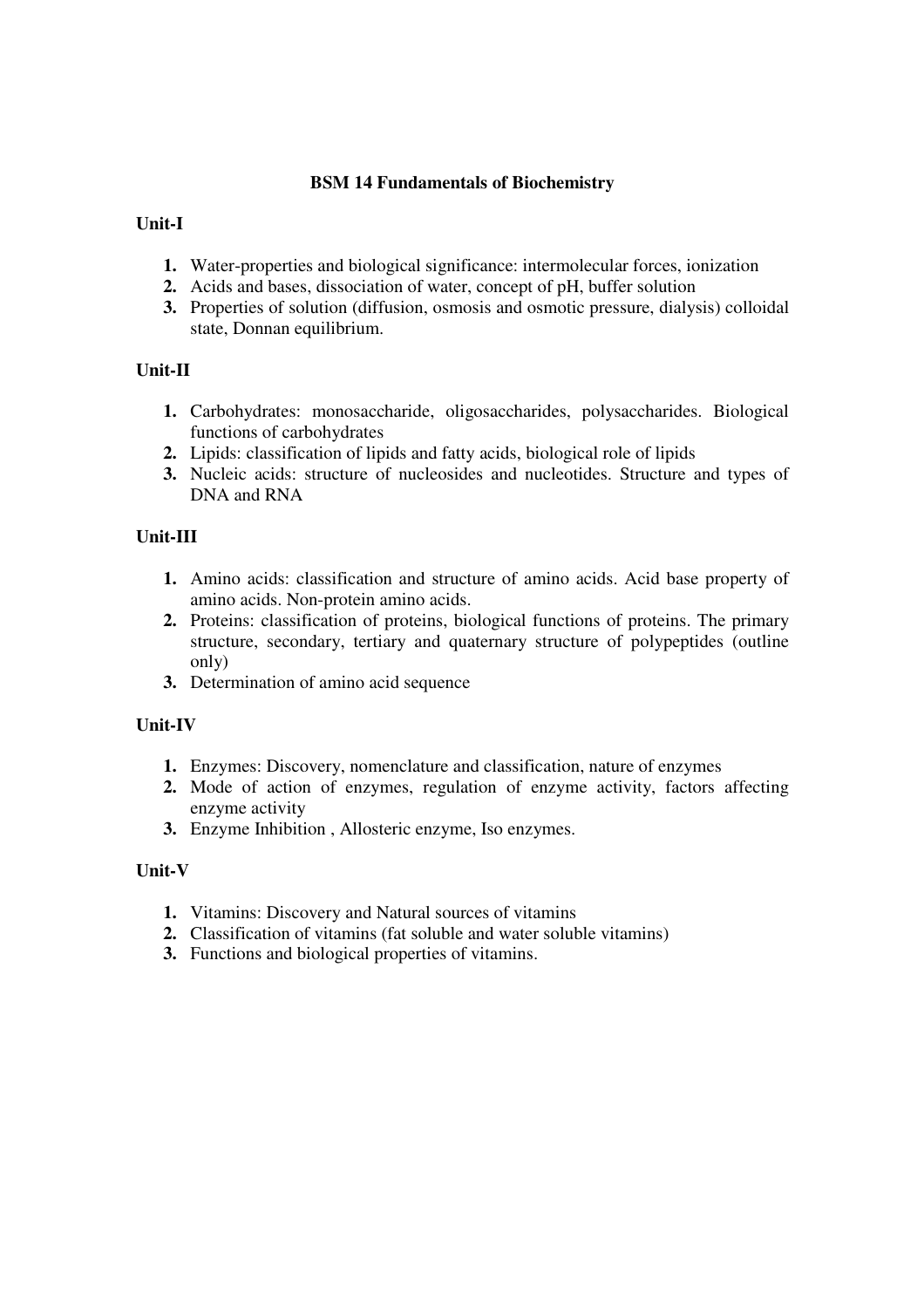# **B.Sc. (H) MICROBIOLOGY PART-II**

#### **BSM 21 FUNDAMENTALS OF GENETICS**

# **Unit-I**

- 1. History of Genetics: Pre and post mendelian concepts
- 2. Mendel laws of Inheritance, Deviations from Mendelian laws,
	- (i) Allelic interaction: incomplete dominance, codominance, over dominancel lethal genes
	- (ii) Non-allelic interactions: epistasis, complimentary genes, inhibitory and duplicate genes

#### **Unit-II**

- 1. Chromosome structure- Organization and morphology, special types of chromosome-Lampbrush and Polytene chromosome.
- 2. Chromosome theory of inheritance: Linkage and crossing over, gene mapping, concept of multiple alleles and pseudo-alleles, Extra-chromosomal genome.

#### **Unit-III**

- 1. Chemical basis of Heredity-Evidence of the DNA and RNA as genetic material
- 2. Watson and crick model of DNA, Z-DNA, DNA replication-mode and mechanism of DNA replication, genetic code.

#### **Unit-IV**

- 1. Mutation: mutation types, physical and chemical mutagens, molecular basis of mutation, practical application of mutation.
- 2. DNA Damage and repair.

- 1. Cell division-Mitosis and meiosis, comparison of meiosis and mitosis
- 2. Sex determination and sex-linked inheritance, chromosomal aberrations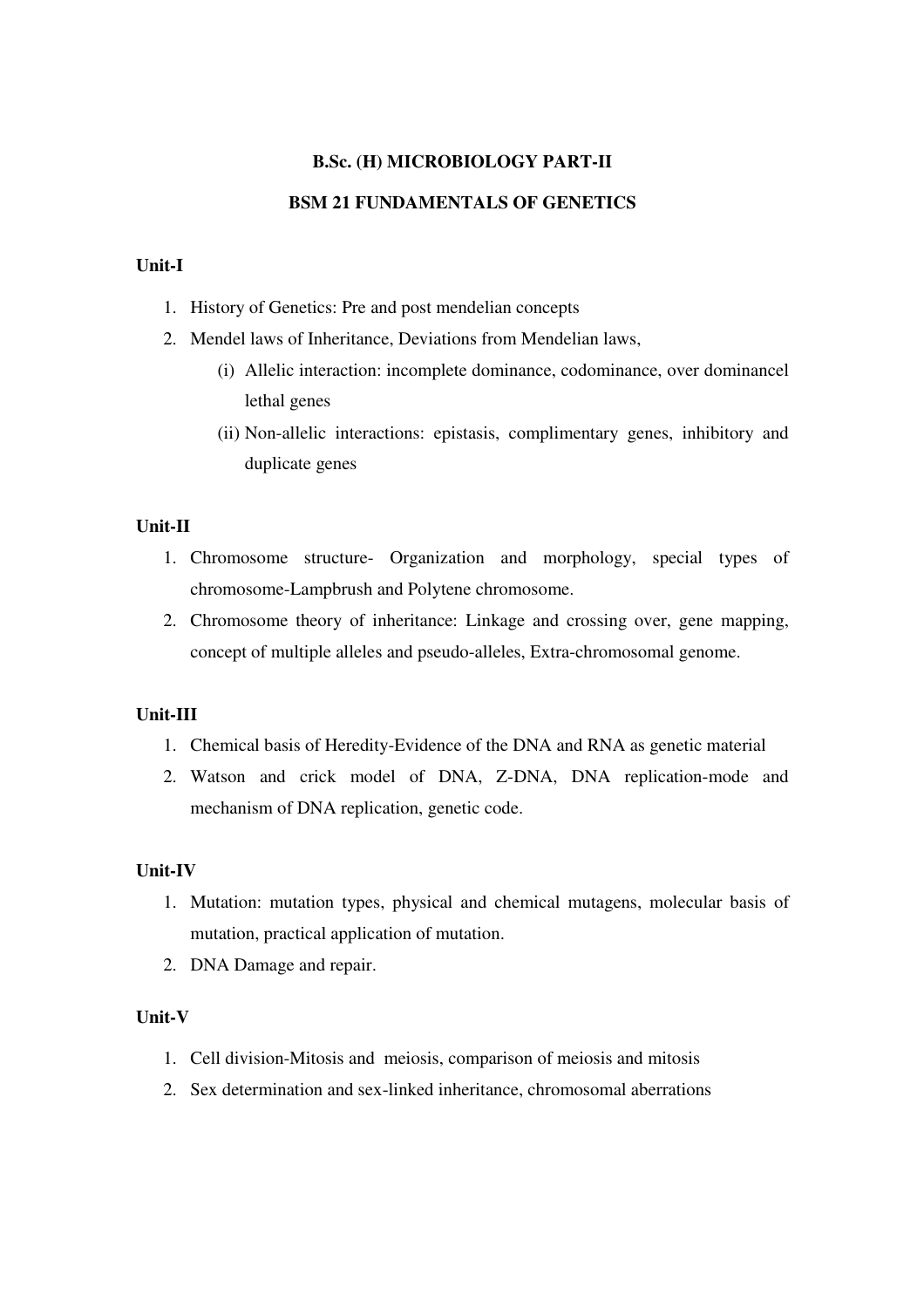# **BSM-22 MICROBIAL METABOLISM**

# **Unit-I**

- 1. An overview of metabolic process. Chemistry of microbial cell( Bacteria, virus, algae and fungi)
- 2. Physiology of growth-Microbial nutrition and growth dynamics in solid liquid, batch, continuous and chemostate cultures effect of physical and chemical factors on growth of microorganisms.

# **Unit-II**

- 1. Transport of nutrient transport across the bacterial membrane.
- 2. Bacterial photosynthesis  $CO<sub>2</sub>$  fixation- a general account.

# **Unit-III**

- 1. Carbohydrate metabolism : Glycolysis,(EMP), HMP and ED Pathway
- 2. Electron transport and oxidative phosphorylation in microbes- a general survey

# **Unit-IV**

- 1. Role of Microbes in cycling of nitrogen in nature. Nitrification and denitrification
- 2. Nitrogen fixation, Nitrogenase and its mechanism of action. Regulation of nitrogen fixation by  $O_2$  and combored nitrogen sources.

- 1. Secondary metabolism a general account
- 2. Vitamins, hormones, toxins, bacteriocins with and their application.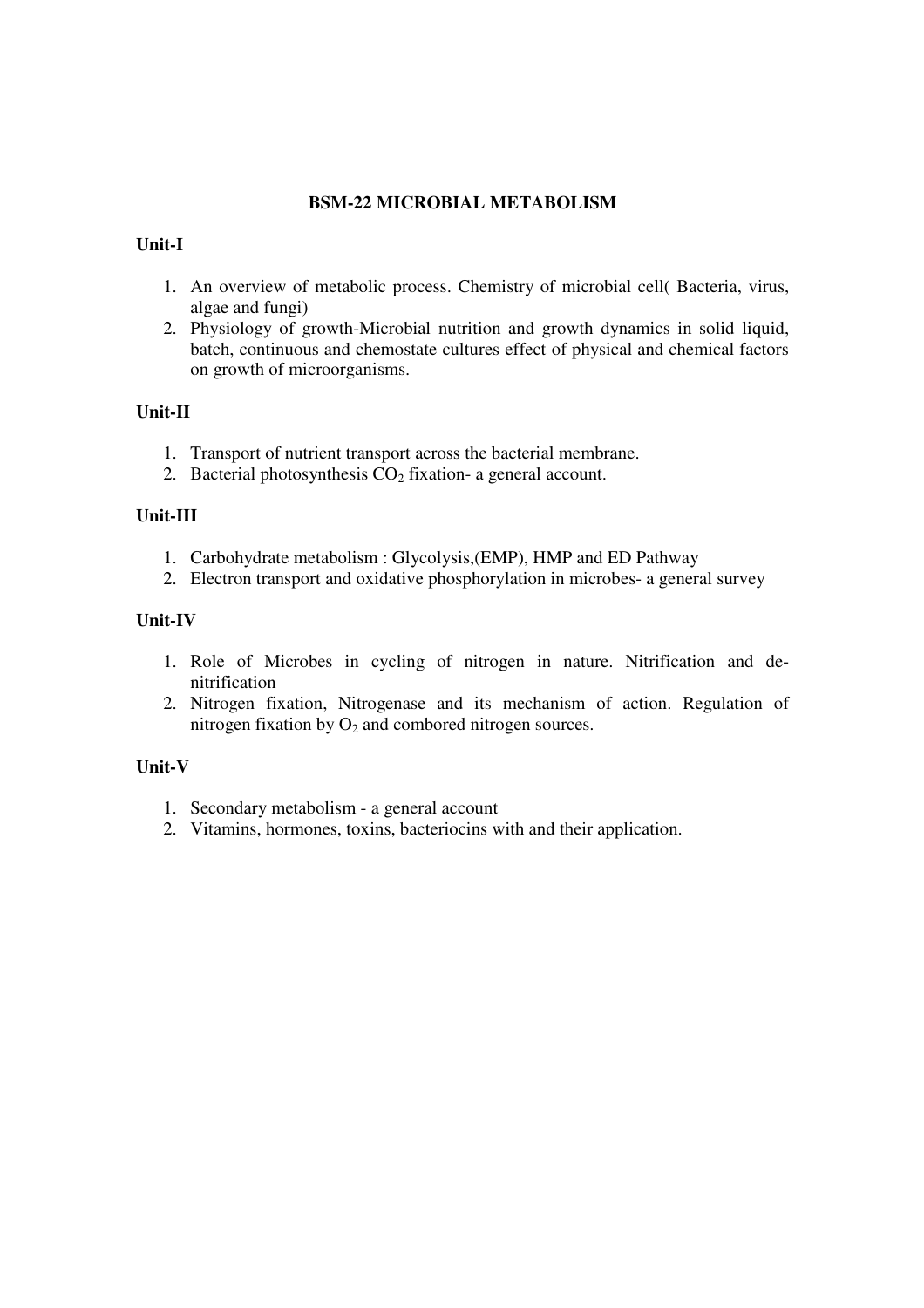# **BSM-23 ECOLOGY AND ECOSYSTEM**

### **Unit-I**

- 1. Historical developments and the significance of ecology.
- 2. Definition of ecology and ecosystems, components of ecosystems, levels of organization, biosphere, energetic, trophic levels, food chains and food webs, ecological pyramids, synecology and autecology.

# **Unit-II**

- 1. Microorganisms in their natural environments
	- (a) terrestrial environment
	- (b) aquatic environment
	- (c) air/ atmosphere

# **Unit-III**

- 1. Biogeochemical cycling and applied aspects of Microbial ecology
	- (a) Role of microorganism in cycling of carbon, nitrogen, phosphorous and sulphur
	- (b) Solid waste managemtn

# **Unit-IV**

- 1. Ecological aspects of bio-eterioration and its control
- 2. Microorganisms and pollution problem
- 3. Microbes in mineral recovery
- 4. Eco-Friendly products

- 1. Microbial population dynamics-A general account
- 2. structure and development of microbial communities and exosystems (Succession of microflora in decomposing plant materials)
- 3. Non conventional energy sources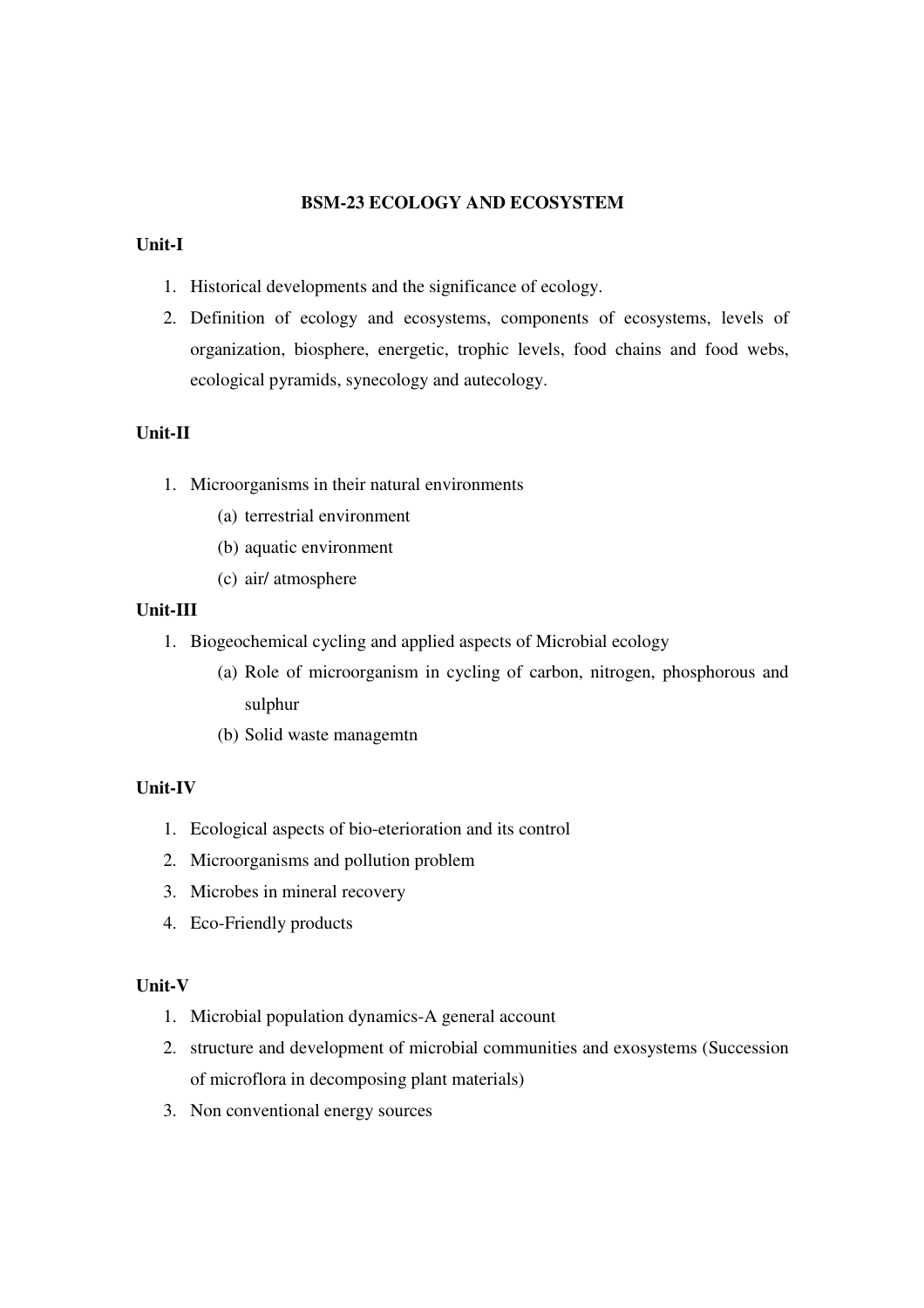# **BSM-24 FOOD MICROBIOLOGY**

#### **Unit-I**

- 1. Food and microbes: food as substrate for microbial growth, sources for food contamination, Biochemical changes in food by microorganisms
- 2. Fermented Foods: Bread, malt beverages, wine, milk, tea, coffee, cocoa, vanilla, soy sauce, tempeh and idli.

#### **Unit-II**

- 1. Food preservation: High and low temperature, irradiation drying and food additives.
- 2. Preservation of vegetable and fruits, milk and milk products and canned foods.

# **Unit-III**

- 1. Food poisoning and food infections: sources, symptoms and preservation of food borne bacterial and fungal disease.
- 2. Quality control of food products: Analytical methods and standards for raw, canned and fermented food.

#### **Unit-IV**

- 1. Microbiology of milk and dairy products
- 2. Sources of microorganisms in milk. Types of microorganisms in Milk.

- 1. Pasteurization of milk, dairy products from microorganisms- butter, yogurt, cheese, cultured milk products.
- 2. Microbial examination of milk-the standard plate count (SPC), direct microscopic count (DMC), the methylene blue reductase and phosphatase test.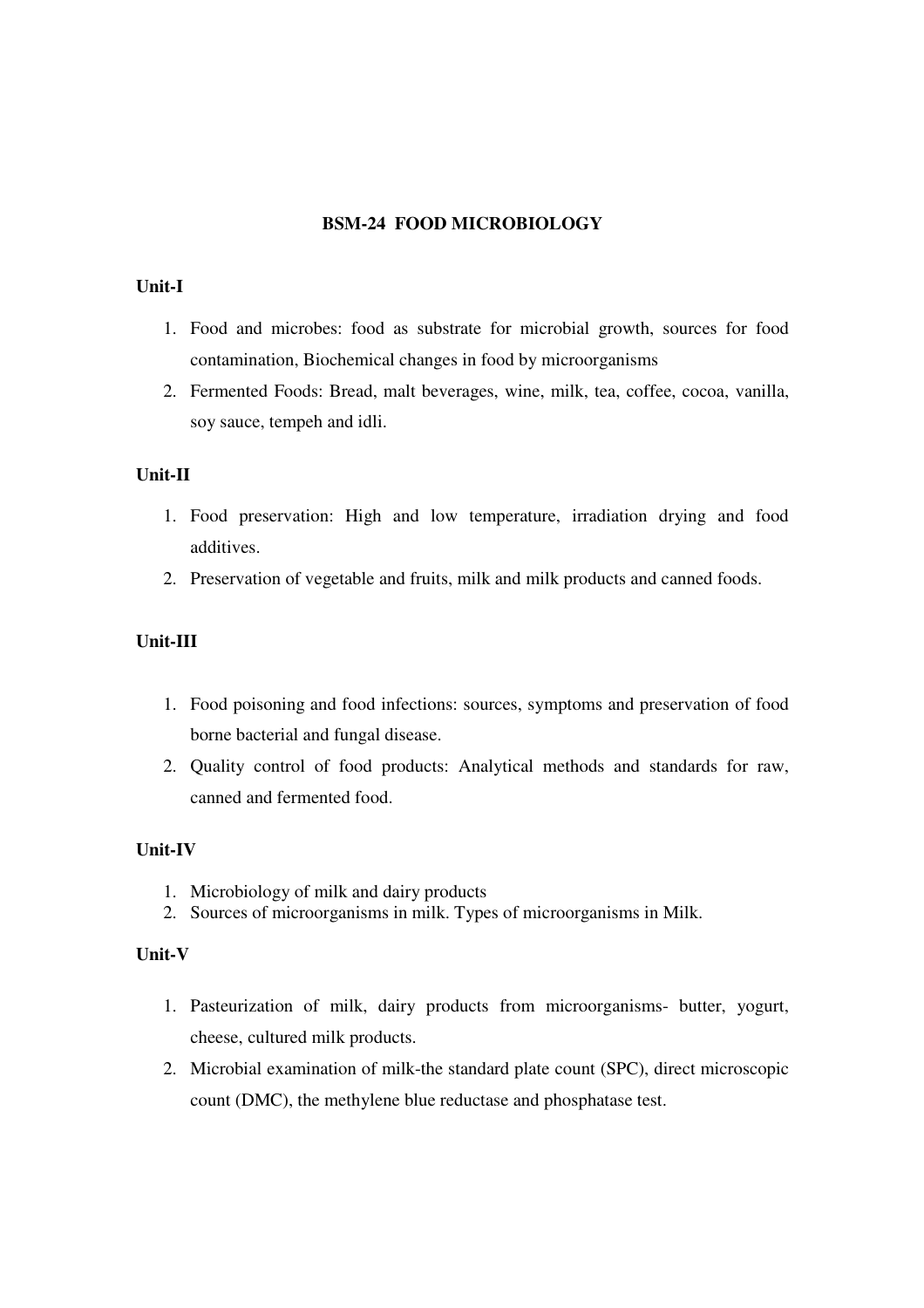# **B.Sc. (H) MICROBIOLOGY PART-III**

# **BSM-31 IMMUNOLOGY AND MEDICAL MICROBIOLOGY**

# **Unit-I**

- 1. History of immunology, cells and organs of immune system, innate and adaptive immunity
- 2. Antigen: Hapten, Epitopes, Adjuvant
- 3. Immunoglobulins: types, structure and functions.

# **Unit-II**

- 1. Antigen and antibody interactions, immuno-electrophoresis, RIA, ELISA, ELISPOT and FACS
- 2. Major Histocompatibility complex (MHC): structure and functions
- 3. Hypersensitivity reaction: type I, II, III & IV

# **Unit-III**

- 1. Transplantation immunology: immunological basis of graft rejection, Immunosuppressive therapy
- 2. Autoimmunity, autoimmune diseases, organ specific/systemic
- 3. Immunodeficiency diseases: SCID & AIDS. Hybridoma technology

# **Unit-IV**

- 1. Introduction and Historical account of medical microbiology with important discoveries, a brief account of different pattern of diseases.
- 2. Brief account of symptomatology, clinical diagnosis & antimicrobial therapy of typhoid, tuberculosis, cholera, dermatiomycosis, candidiasis and aspergillosis.

- 1. Study of important viral diseases: symptoms and clinical diagnosis of influenza, meseals, hepatitis virus A & b and oncogenic virus.
- 2. General account of protozoan diseases: symptoms, clinical diagnosis and microbial therapy of kala-azar, malaria and dengue
- 3. Brief account of routinely employed diagnostic tests in microbial diseases culture, smear, biochemical tests and anti-microbial testing.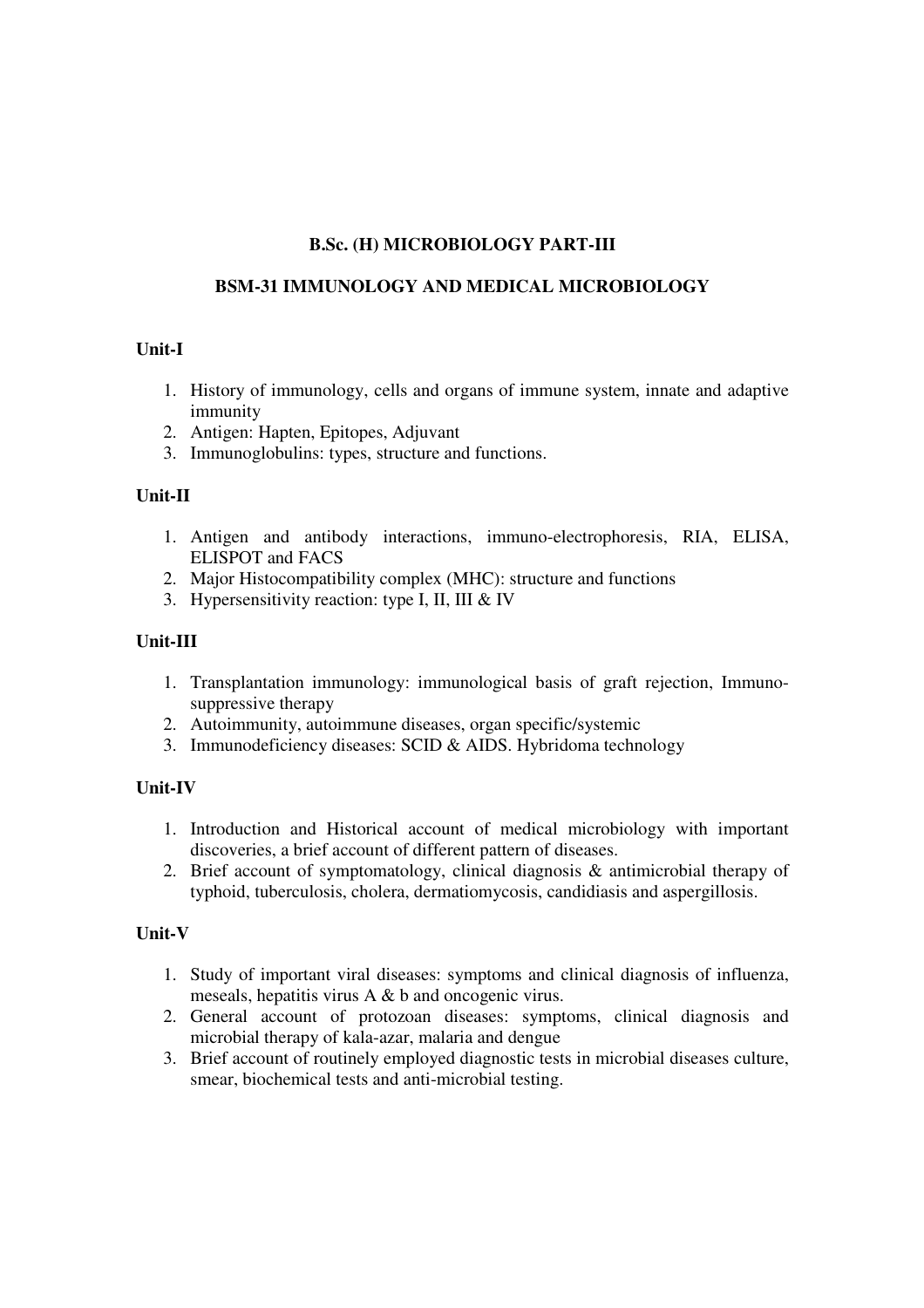# **BSM-32 ENVIRONMENTAL MICROBIOLOGY**

### **Unit-I**

- **1.** Introduction and historical background of soil microbiology
- **2.** Role of microbes in weathering of minerals and soil formation.
- **3.** Components of soil, texture and classification of soils and soil profile.

# **Unit-II**

- **1.** Soil microflora- bacteria, fungi, actinomycetes, algae, protozoa and viruses,
- **2.** Degradation of pesticides
- **3.** Interactions among soil microorganisms: neutralism, symbiosis, protocooperation, commensalisms, ammensalism, parasitism and predation.

# **Unit-III**

- **1.** Composition of sewage, kinds of sewerage systems-sanitary, storm and combined sewers
- **2.** Microorganisms in sewage-fungi, protozoa, algae, bacteria and viruses.
- **3.** Sewage treatment and disposal

# **Unit-IV**

- **1.** Water pollution: physical, chemical and biological characteristic of water, causes of water pollution
- **2.** Effect of water pollution, control measures of water pollution.
- **3.** COD and BOD

- **1.** Acid mine drainage
- **2.** Microbial conversion of nitrate
- **3.** Microbial methylations
- **4.** microbial accumulation of heavy metals
- **5.** Biodegradation of xenobiotic compounds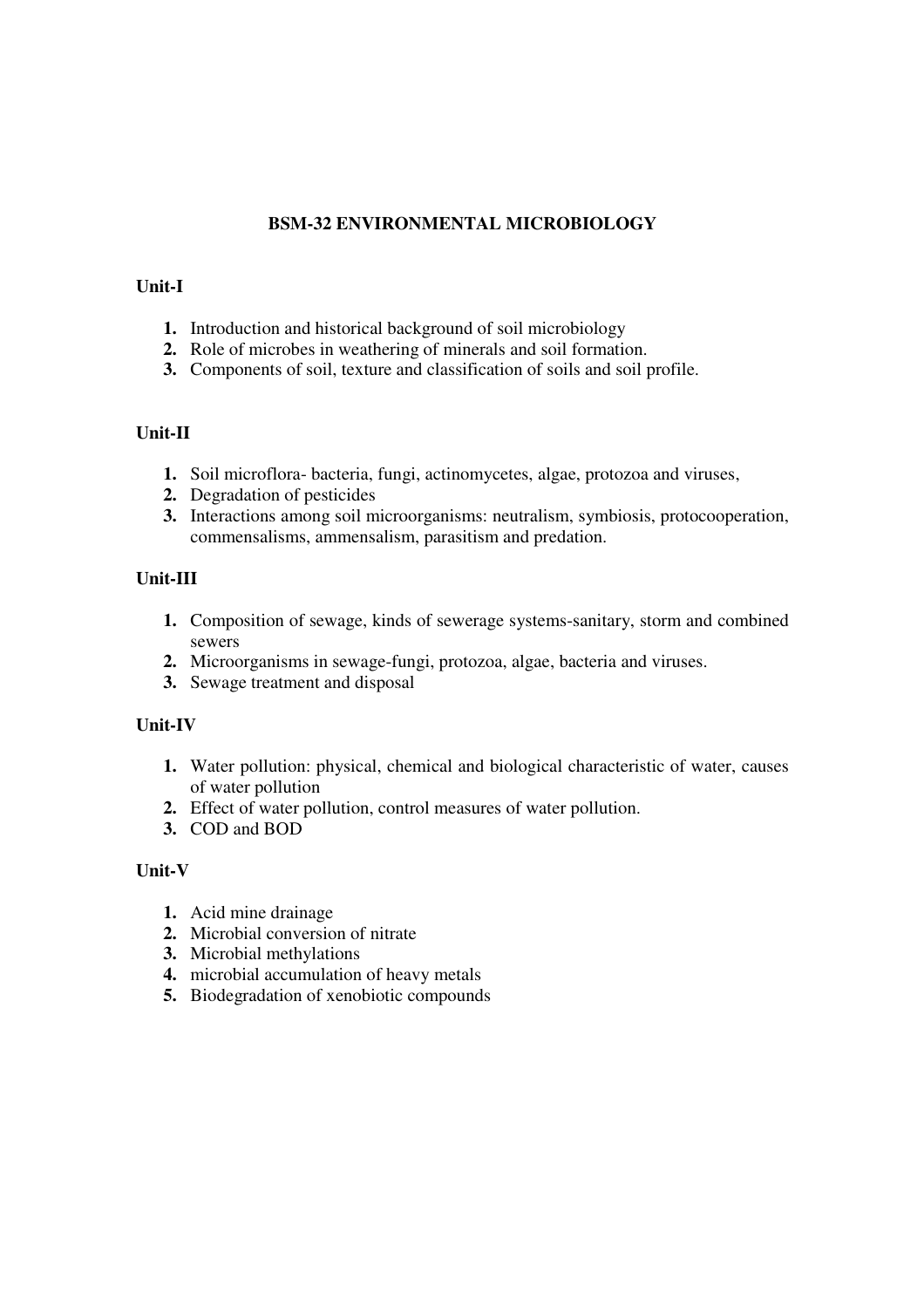# **BSM-33 INDUSTRIAL MICROBIOLOGY**

# **Unit-I**

- 1. Scope and historical development of industrial microbiology
- 2. Isolation, maintenance, preservation and improvement of industrially important microbial strains

3. Fermentation, types of fermentation, components of fermentation

# **Unit-II**

- 1. Fermentor design
- 2. Types of Fermentor
- 3. Factors affecting fermentation processes-pH, temperature, aeration, agitation etc.

# **Unit-III**

- 1. Scale up of fermentation
- 2. Down stream processing of fermentated products
- 3. Application of fermentation

# **Unit-IV**

Microbial production of-

- 1. Antibiotics-penicillin and streptomycin
- 2. Aminoacids- L-lysine, L-glutamic acid
- 3. Enzymes-@ amylase, protease
- 4. Vitamins-B 12, riboflavin

#### **Unit-V**

Microbial production of-

- 1. Organic acid: lactic acid, citric acid
- 2. Bacterial insecticides
- 3. Single cell protein-Production and applications
- 4. Ethyl alcohol, bear,wine